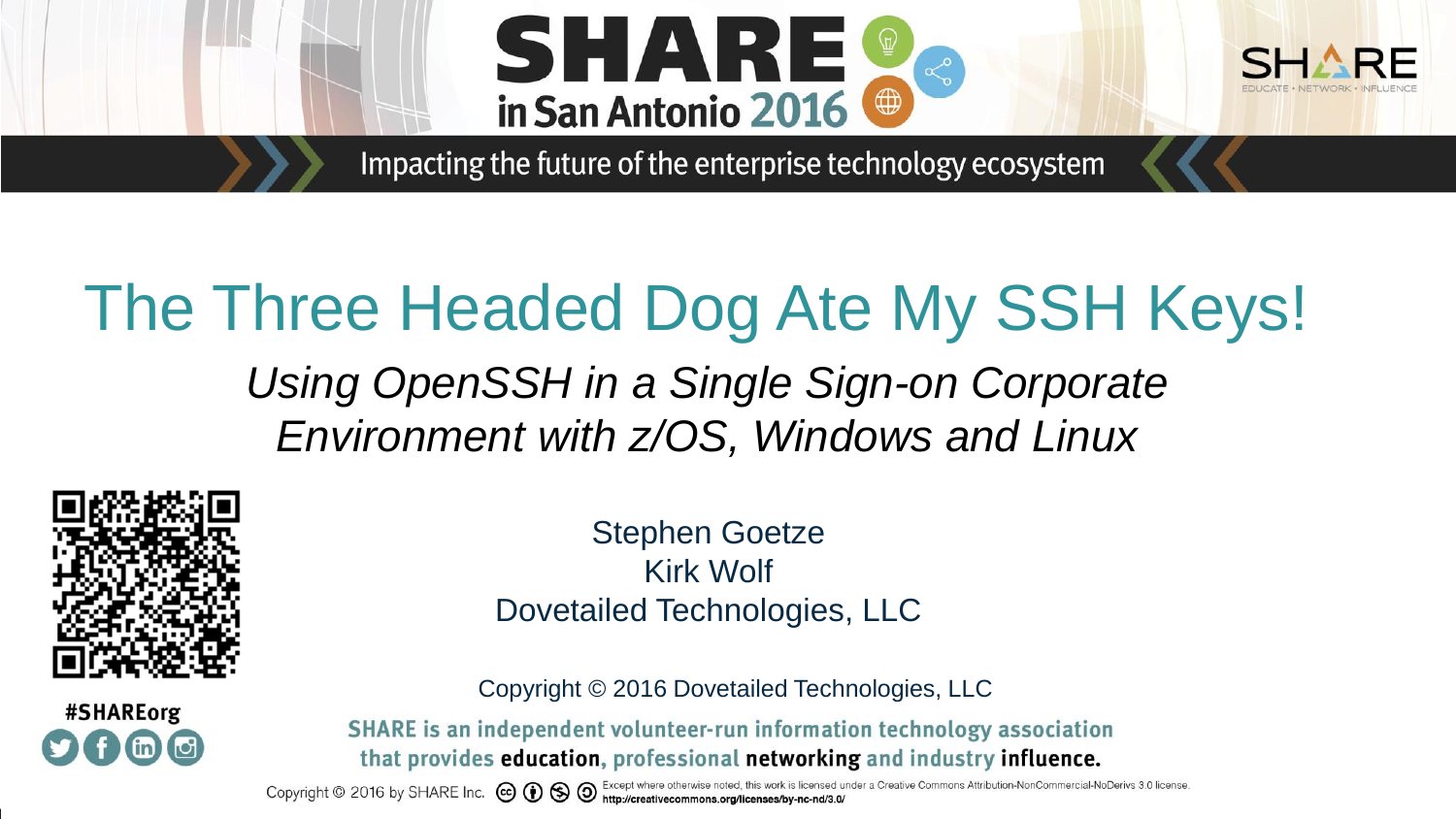### **Trademarks and Attributions**



- RACF®, z/OS® and IBM® are trademarks of IBM Corporation
- Active Directory®, Microsoft ®, Windows ® are trademarks of Microsoft Corporation
- PuTTY is copyright 1997-2015 Simon Tatham
- VShell® and SecureFX® are trademarks or registered trademarks of VanDyke Software, Inc
- Cerberus image: By Tretinville [CC BY-SA 3.0 (http://creativecommons.org/licenses/by-sa/3.0)], via Wikimedia Commons

http://creativecommons.org/licenses/by-nc-nd/3.0/

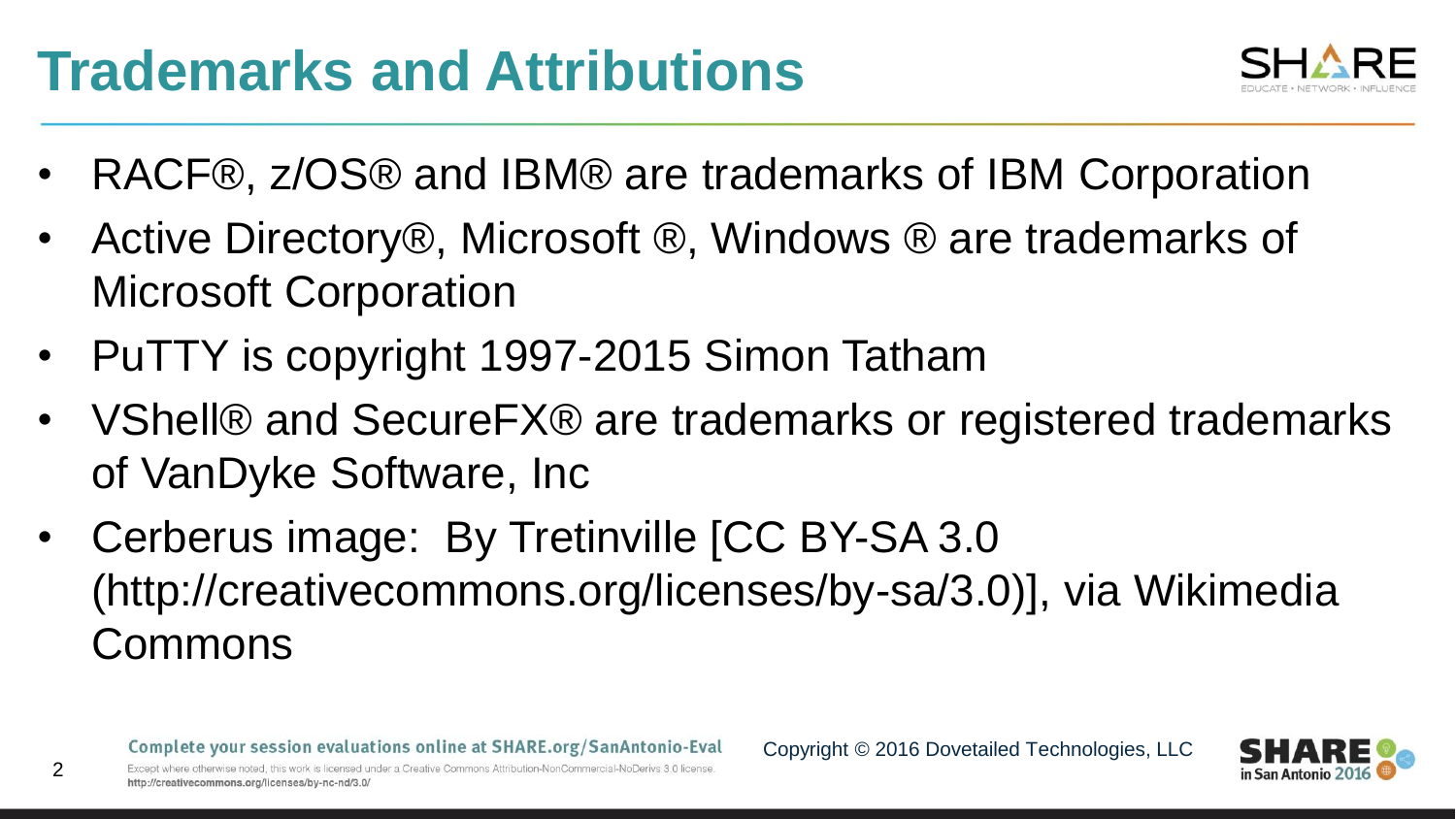

3



- Discuss SSH key management
- Summarize Kerberos and its benefits
- Present a Use Case combining SSH and Kerberos: Single sign on with z/OS, Linux and Windows

Complete your session evaluations online at SHARE.org/SanAntonio-Eval

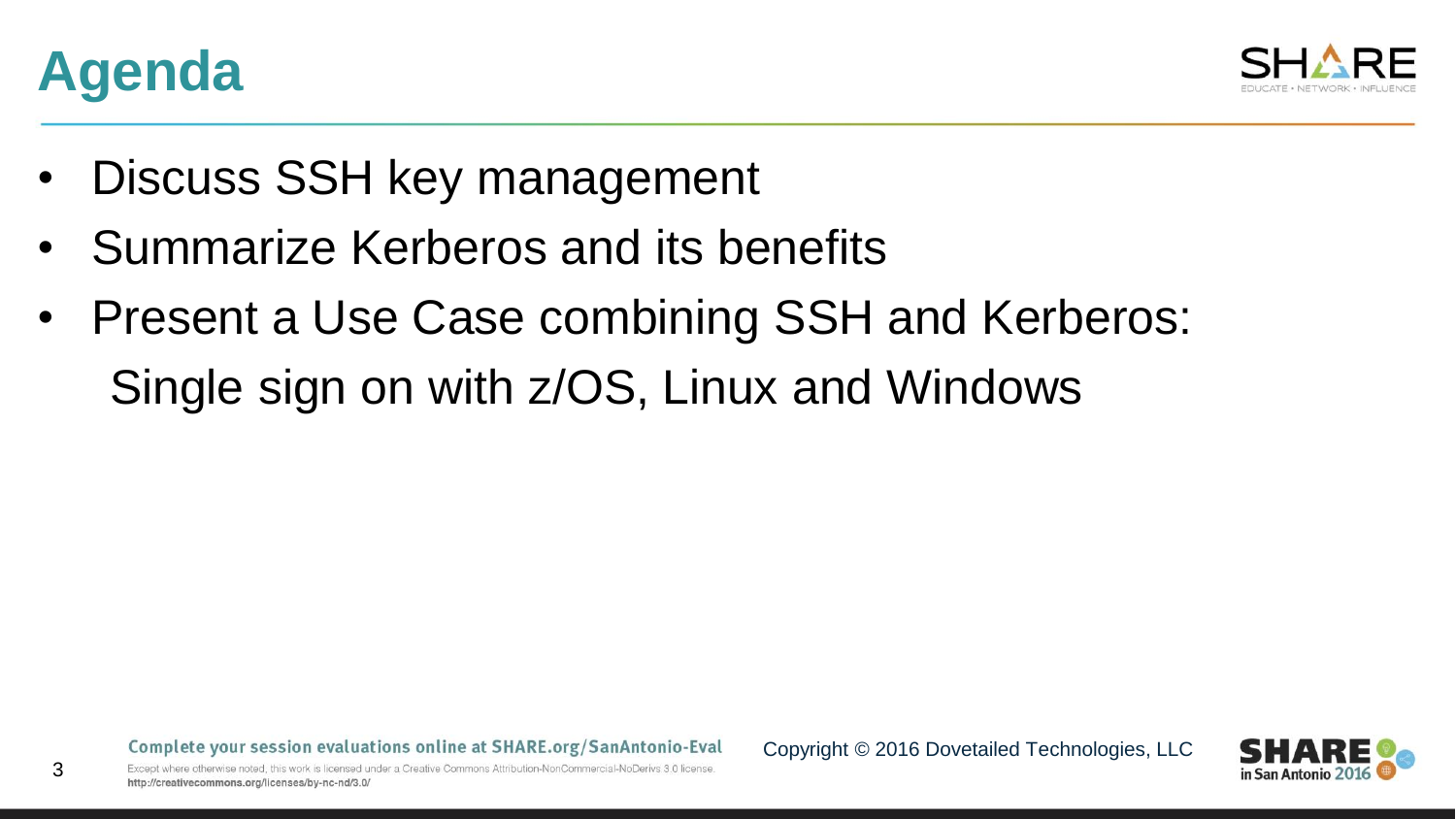## **SSH Requires Mutual Authentication**

- During Key Exchange
	- Server offers client its public key for **host authentication**
- During User Authentication
	- A **user** key pair can be used to authenticate the user to the server
- Authentication of both the client and server is referred to as *mutual* authentication



http://creativecommons.org/licenses/by-nc-nd/3.0/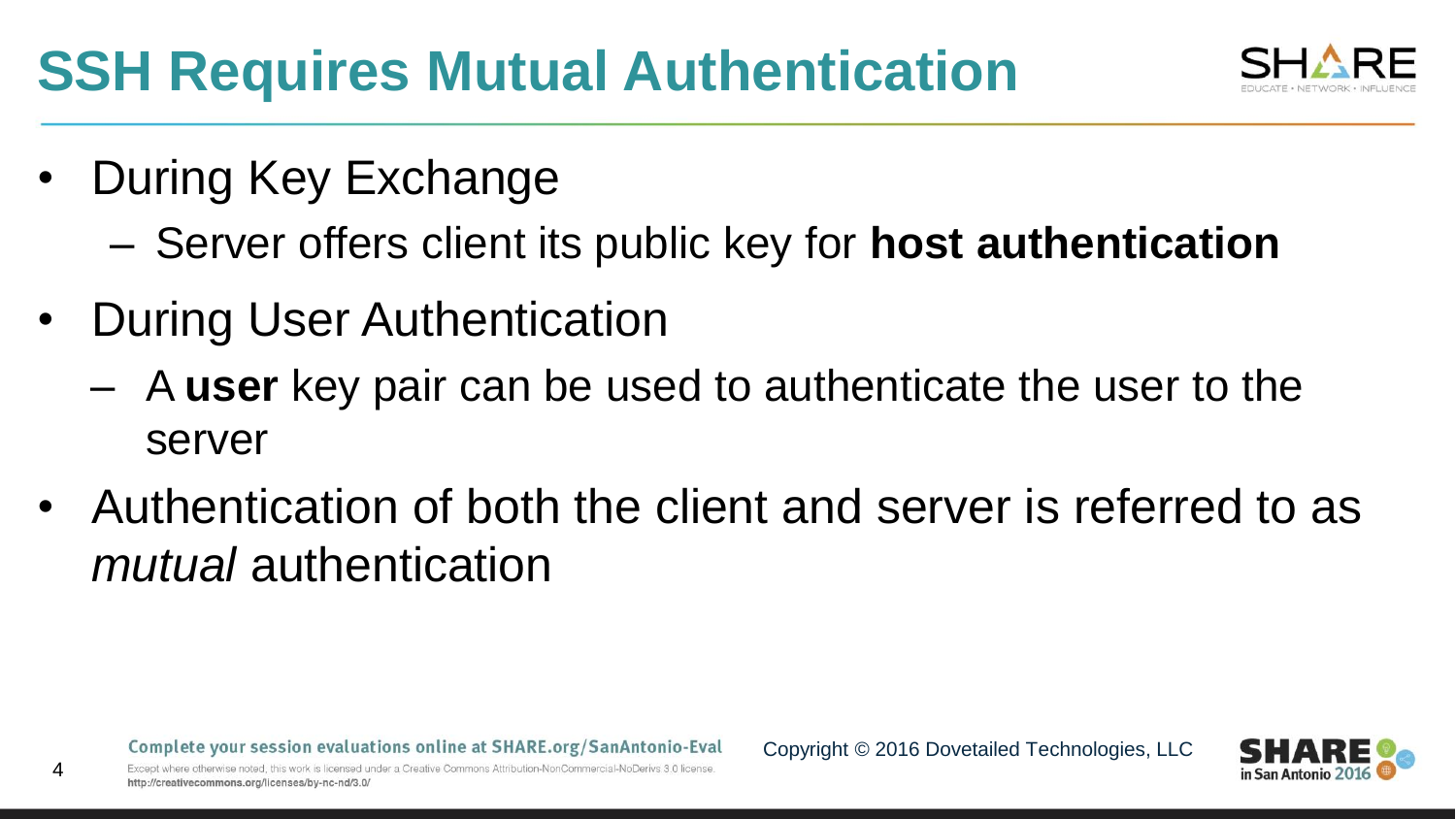## **SSH Key Management**



- SSH keys can be effective and more secure than passwords, and work well in small groups.
- Corporate environments can pose real challenges
- For example:

- Users don't always keep their private keys secure
- *Actual* verification of host keys is difficult
- Standard SSH keys have no expiration
- Issues grow with the number of nodes

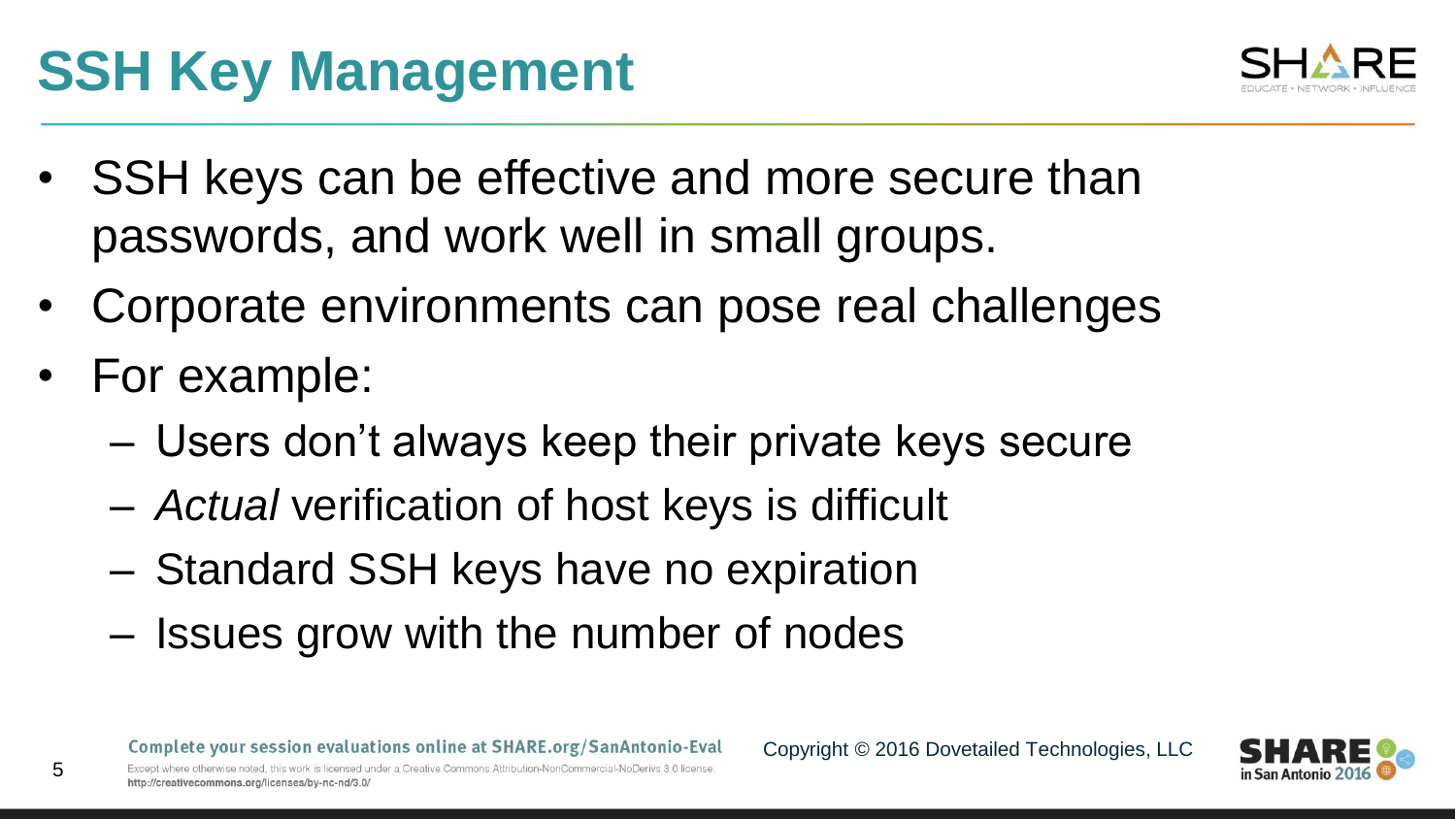### **SSH Key Proliferation**





#### Complete your session evaluations online at SHARE.org/SanAntonio-Eval

#### Copyright © 2016 Dovetailed Technologies, LLC



Except where otherwise noted, this work is licensed under a Creative Commons Attribution-NonCommercial-NoDeriys 3.0 license http://creativecommons.org/licenses/by-nc-nd/3.0/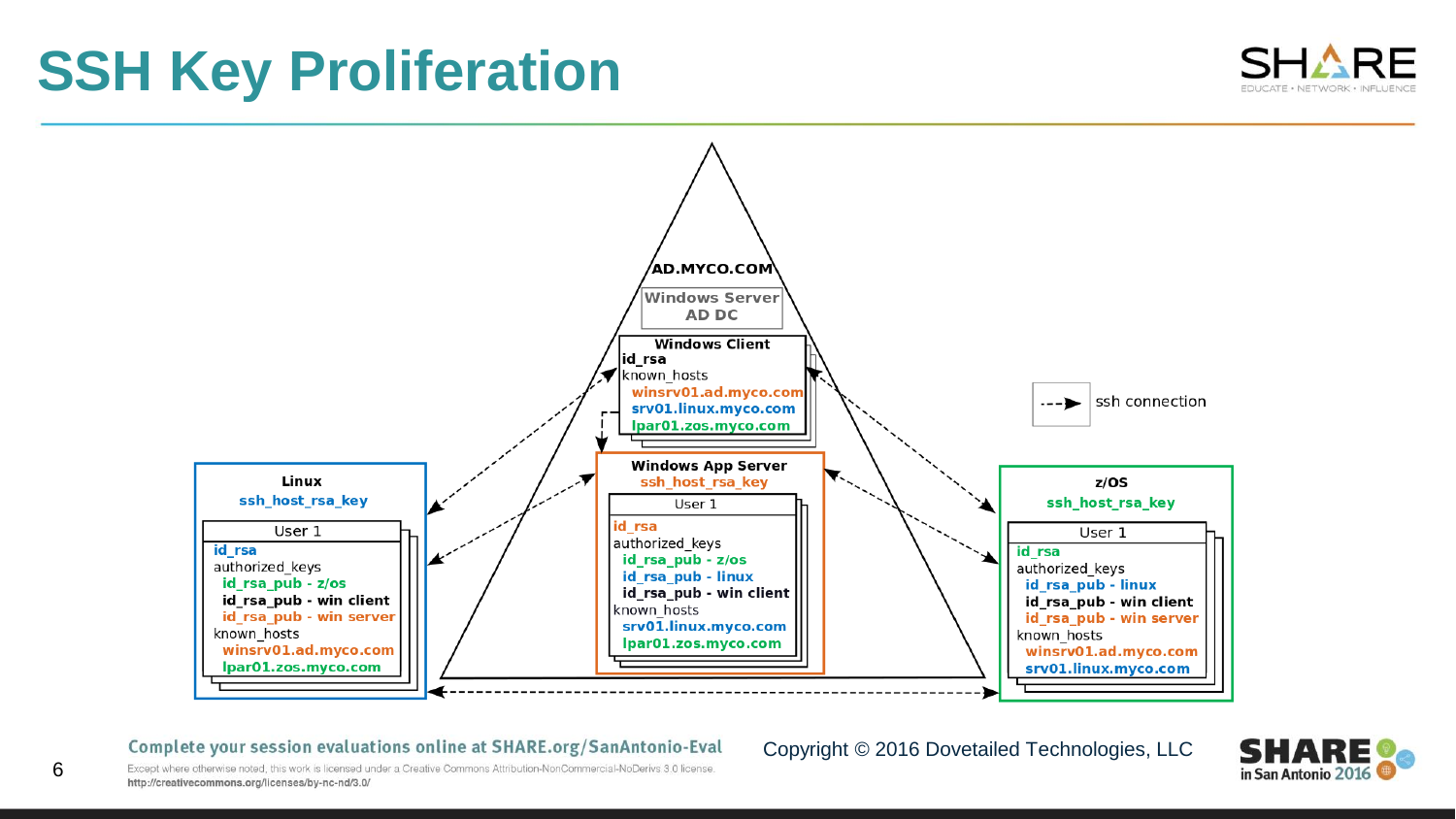## **SSH Key Management Solutions**



- IBM RACF digital certificates can add expiry to SSH keys
	- z/OS only
- Third party SSH key management products
	- Expensive, complex
- OpenSSH certificates
	- Not widely used
- X509 (PKI) certificates
	- Not part of RFC standard
	- Spotty support; none in OpenSSH
- How about…

http://creativecommons.org/licenses/by-nc-nd/3.0/

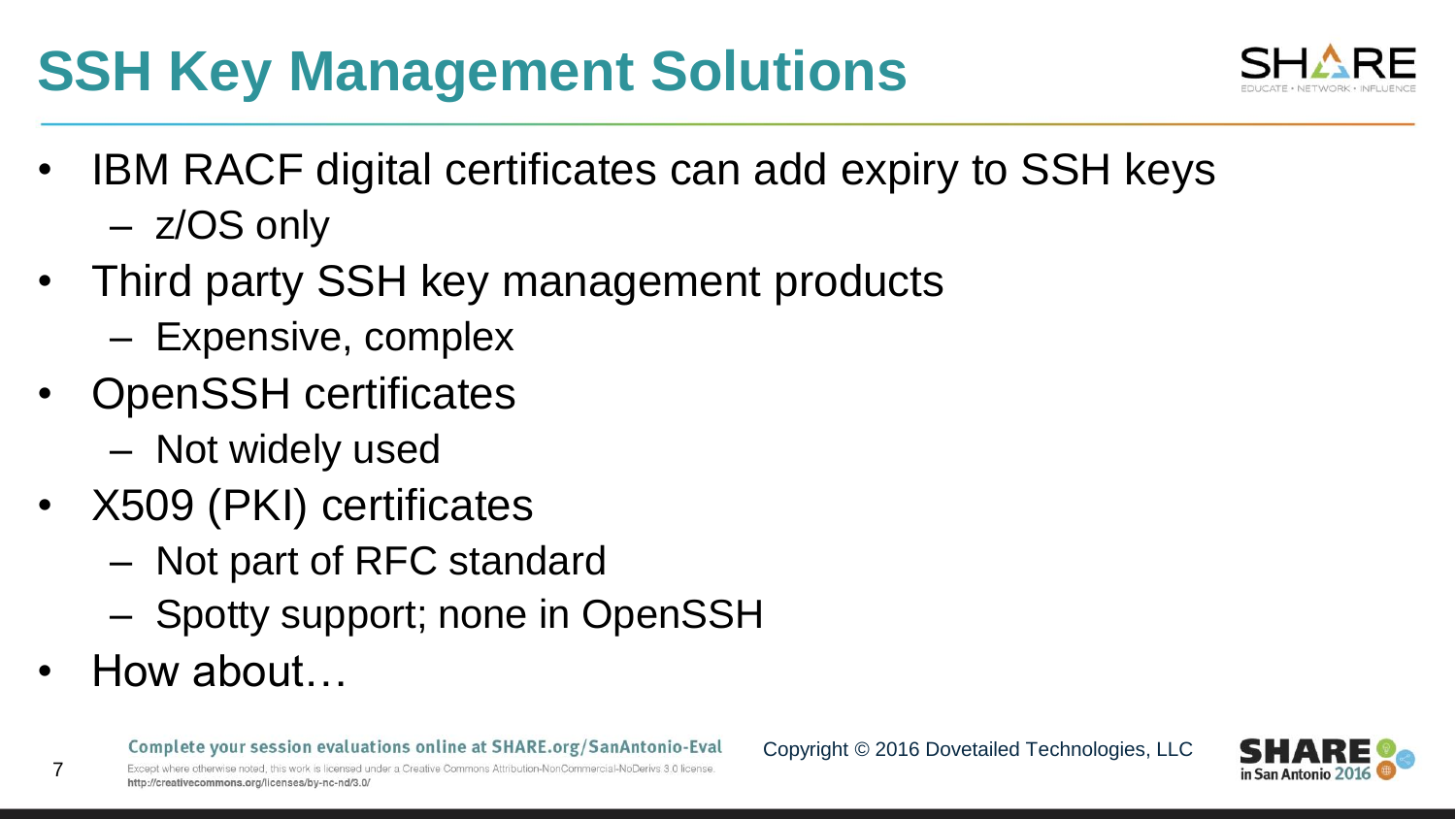### **Kerberos (Cerberus)**





Complete your session evaluations online at SHARE.org/SanAntonio-Eval

Copyright © 2016 Dovetailed Technologies, LLC



Except where otherwise noted, this work is licensed under a Creative Commons Attribution-NonCommercial-NoDerivs 3.0 license. http://creativecommons.org/licenses/by-nc-nd/3.0/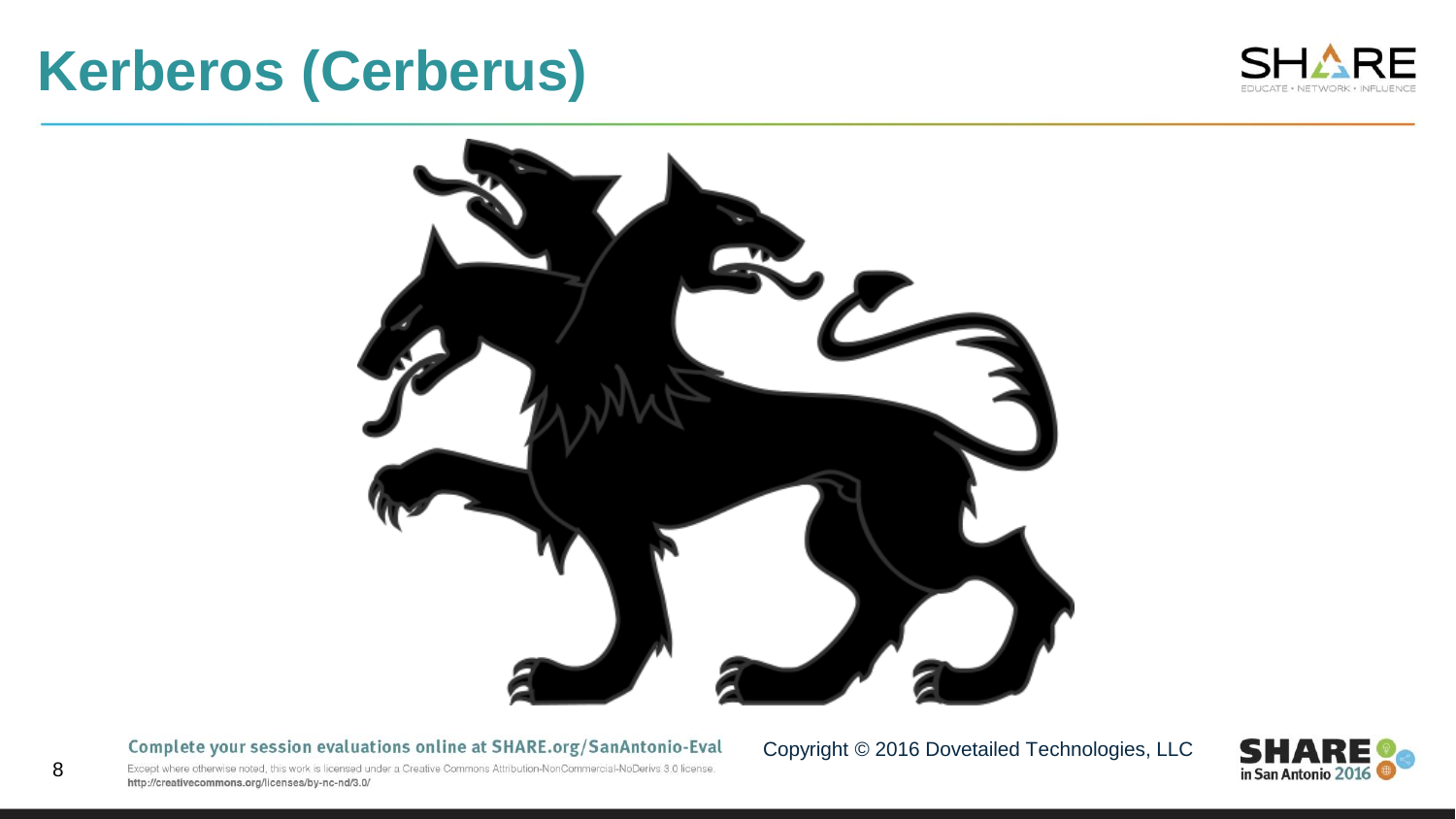



- MIT: "Kerberos is an authentication protocol for trusted hosts on untrusted networks"
- Three heads: Authentication, Authorization and Auditing
- *Principals* (users and services) exist in a *Realm*
	- *Cross Realm* authentication allows multiple Realms to interoperate
- Primary Features:
	- **Secure**: Passwords never transmitted in clear text
	- **Mutual Authentication**: Both client and server authenticate
	- **SSO**: One logon permits access to multiple resources
	- **Trusted Third Party**: Centralized server(s) manage secure keys
- Kerberos shares the primary SSH authentication goals and adds SSO and Key management

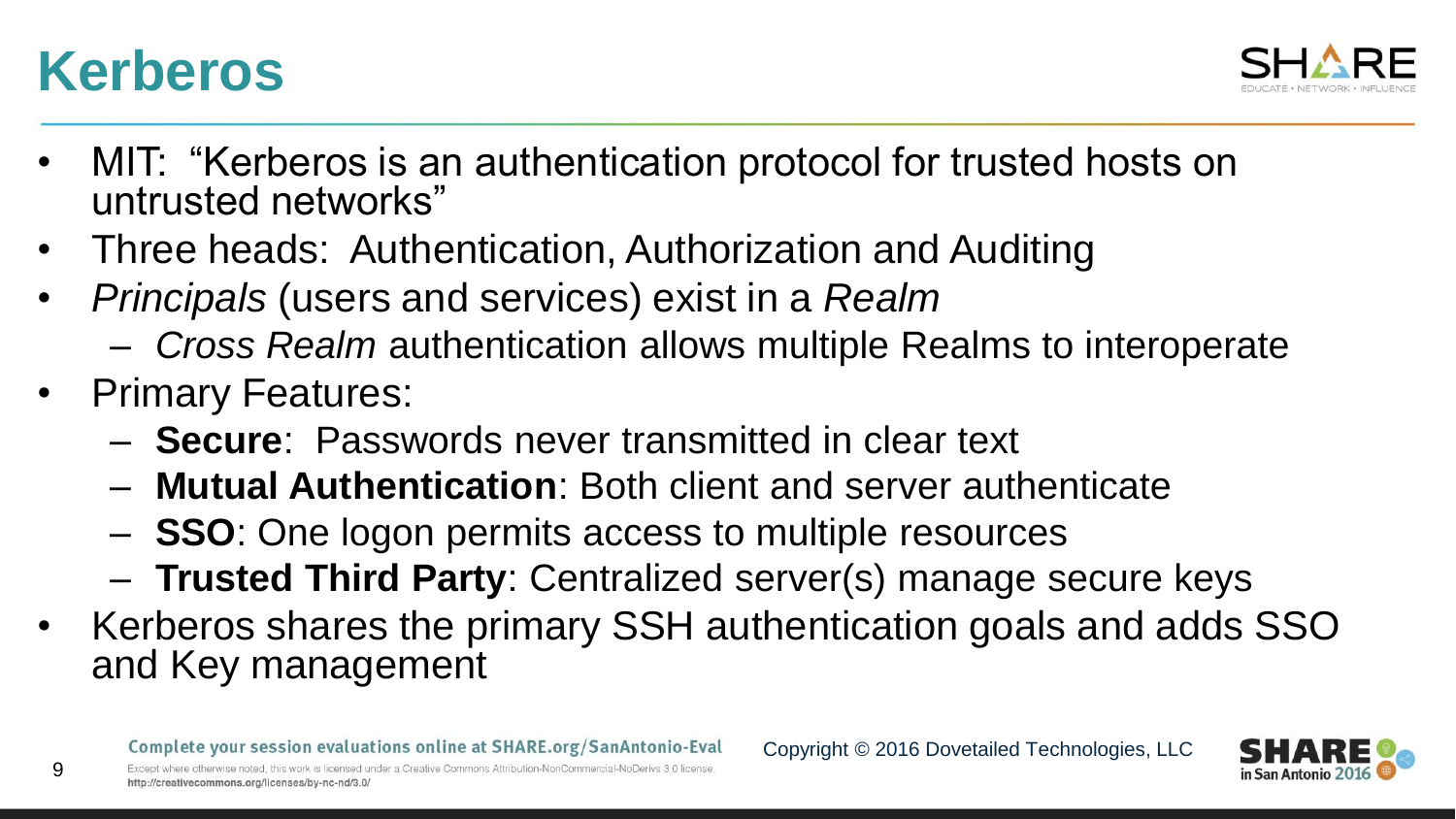#### Complete your session evaluations online at SHARE.org/SanAntonio-Eval

Except where otherwise noted, this work is licensed under a Creative Commons Attribution-NonCommercial-NoDeriys 3.0 license http://creativecommons.org/licenses/by-nc-nd/3.0/

### **Kerberos Keys**

- SSH has *user, host,* and *session* keys
- Kerberos has *user, service (host),* and *session* keys
	- User and service keys are "long-term" keys, managed and stored by the Key Distribution Center (KDC)
	- The user can create a copy of his key from a password
	- The service keeps a copy of its key in a local, secure *keytab* file

Copyright © 2016 Dovetailed Technologies, LLC

• Communication between the user and service is encrypted with the session key created by the KDC



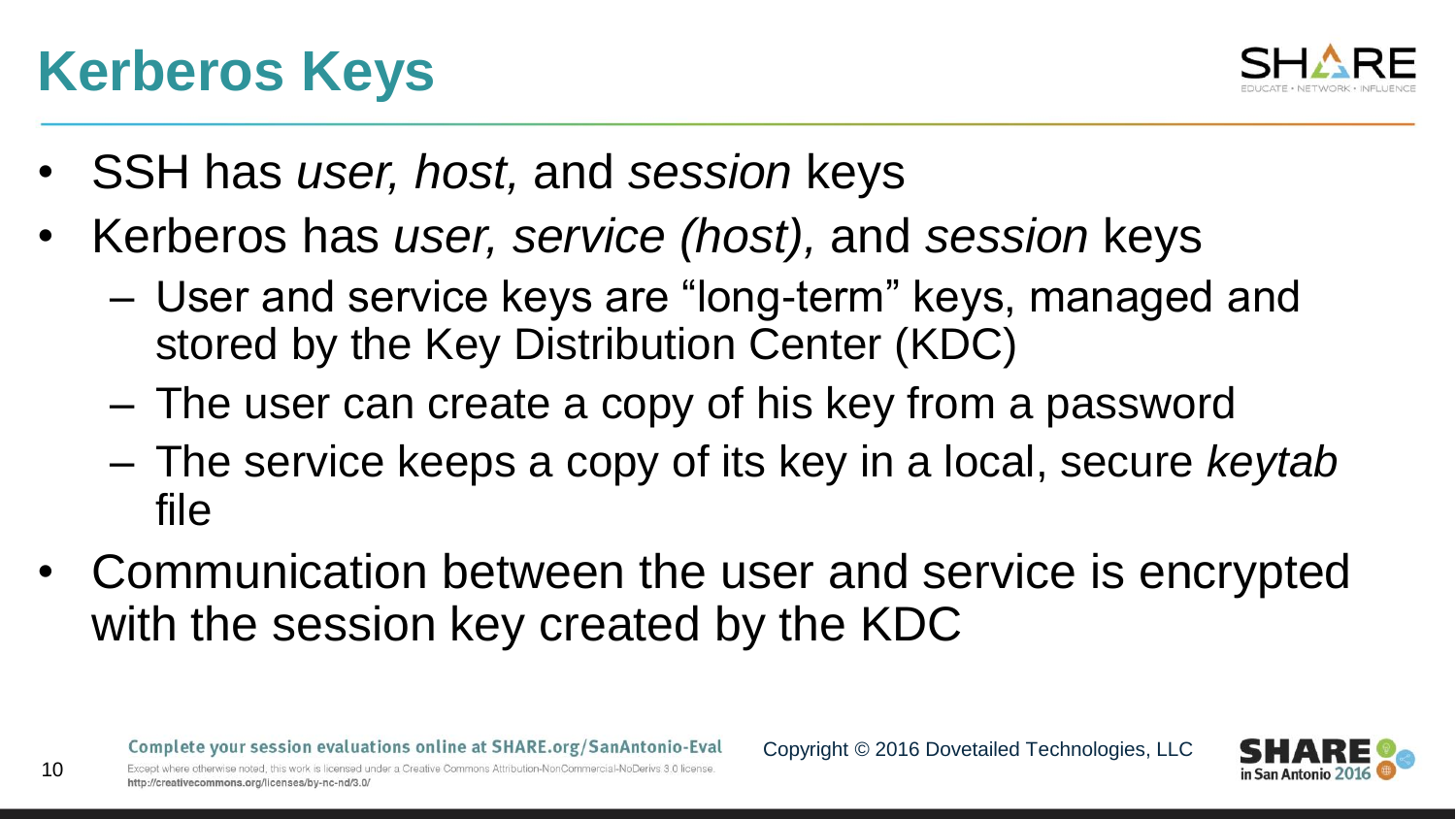### **Kerberos Authentication (Conceptual)**





Complete your session evaluations online at SHARE.org/SanAntonio-Eval



Except where otherwise noted, this work is licensed under a Creative Commons Attribution-NonCommercial-NoDerivs 3.0 license. http://creativecommons.org/licenses/by-nc-nd/3.0/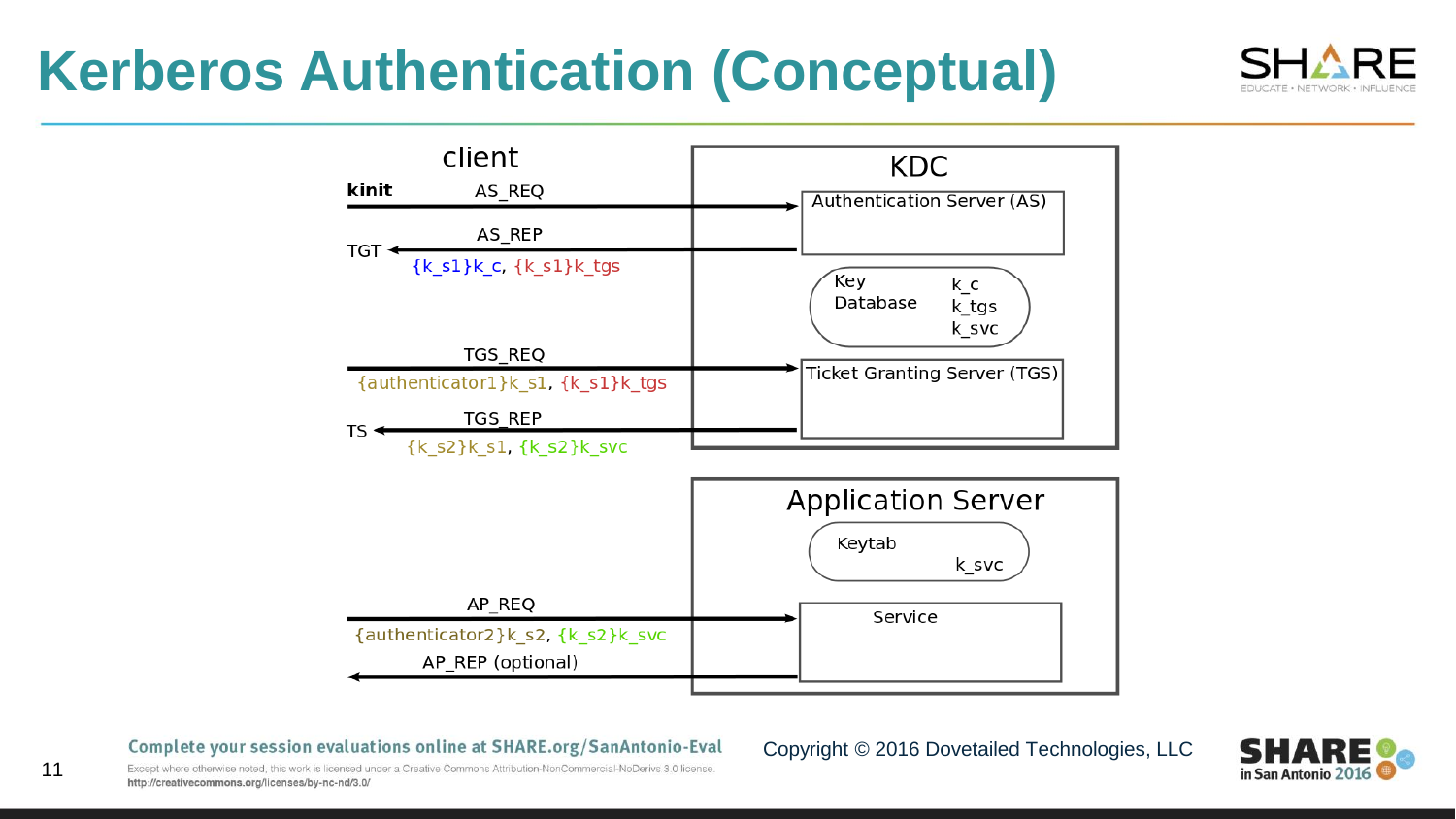### **Kerberos Feature Summary**



- **Secure:** Passwords never transmitted in clear text
	- Client can create its key from a password
	- Service has its key in a keytab file
- **Mutual Authentication**: Both client and server authenticate
	- KDC creates session key signed by each party's long term key
	- Shared access to this key proves mutual authentication
- **SSO**: One logon permits access to multiple resources
	- Kinit is run once to get a Ticket Granting Ticket (TGT)
	- The TGT is used to get Service Tickets (TS) without requiring a password
- **Trusted Third Party**: Centralized server(s) manage secure keys
	- User and Service long term keys held by the KDC
	- Centralized handling of Expiration and Revocation

### Previous chart is conceptual; see<http://www.kerberos.org/software/tutorial.html> and <https://www.ietf.org/rfc/rfc4120.txt> for complete details

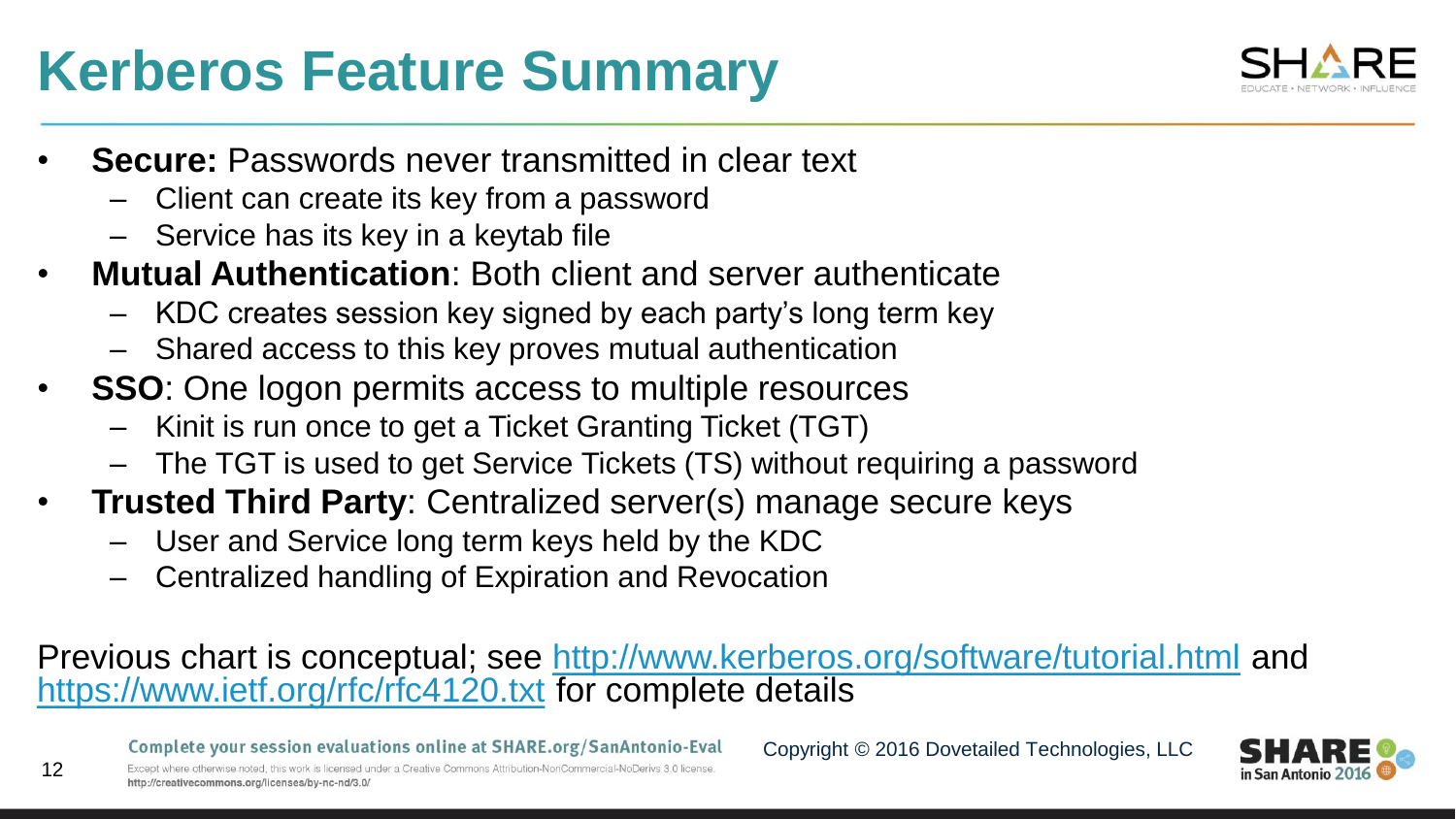## **OpenSSH Kerberos Integration**



- OpenSSH has two integration paths:
- (Old) Kerberos options
	- These are server side (sshd) only options that will validate a user password through the server's Kerberos KDC
	- Rarely used, as the benefits are minor; no z/OS support
- GSSAPI options

- Generic Security Service Application API
- Enable both client (ssh) and server (sshd) integration with Kerberos

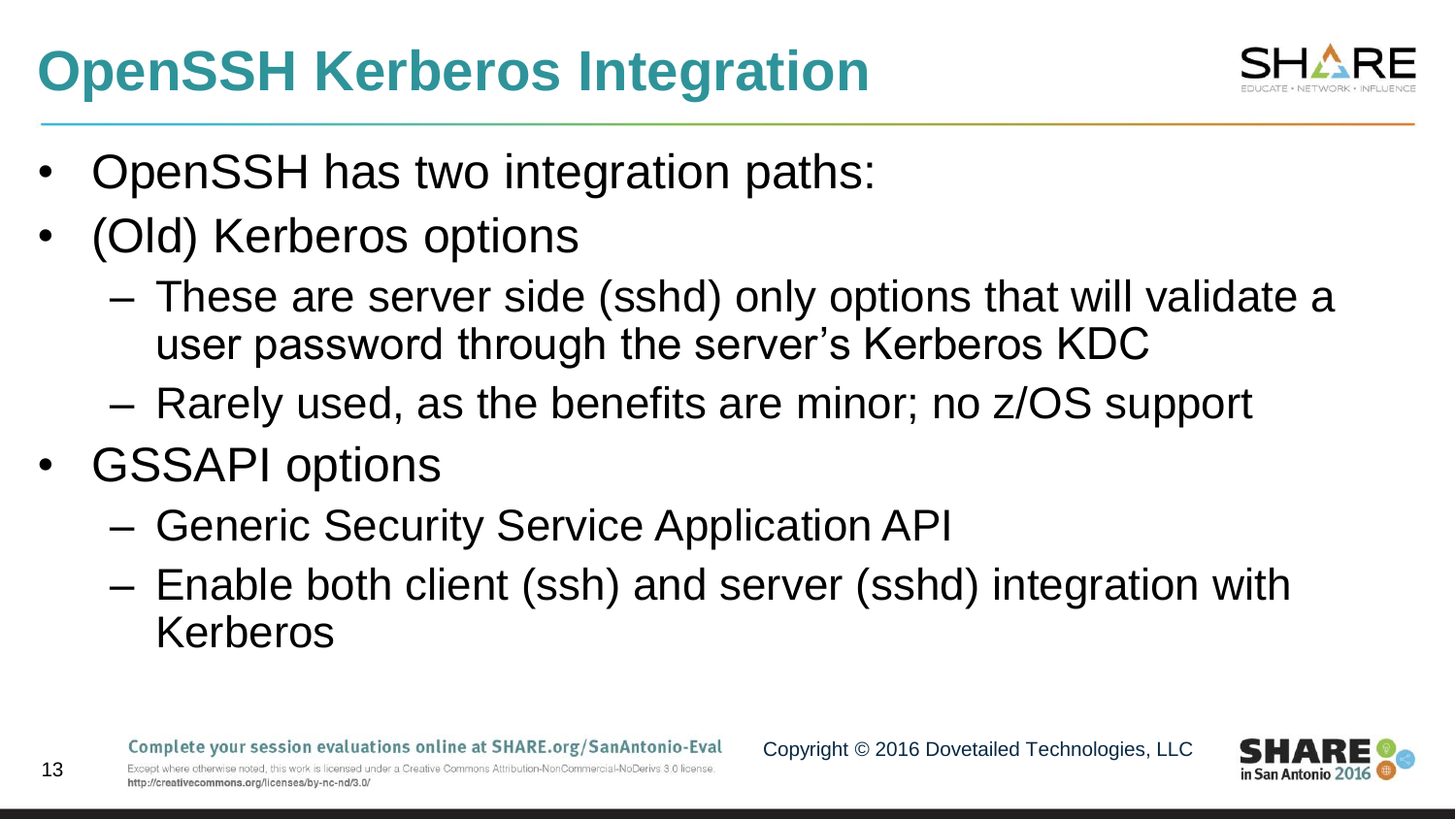## **OpenSSH GSSAPI Options**



- To enable base Kerberos integration, **both** the client and server must specify
	- **GSSAPIAuthentication**
	- Enables Kerberos *user* authentication
- To enable both *user* and *host* (mutual) authentication, both the client and server must specify
	- **GSSAPIKeyExchange**
	- This option is not available on all OpenSSH implementations, but is prevalent on Linux, and now available on z/OS

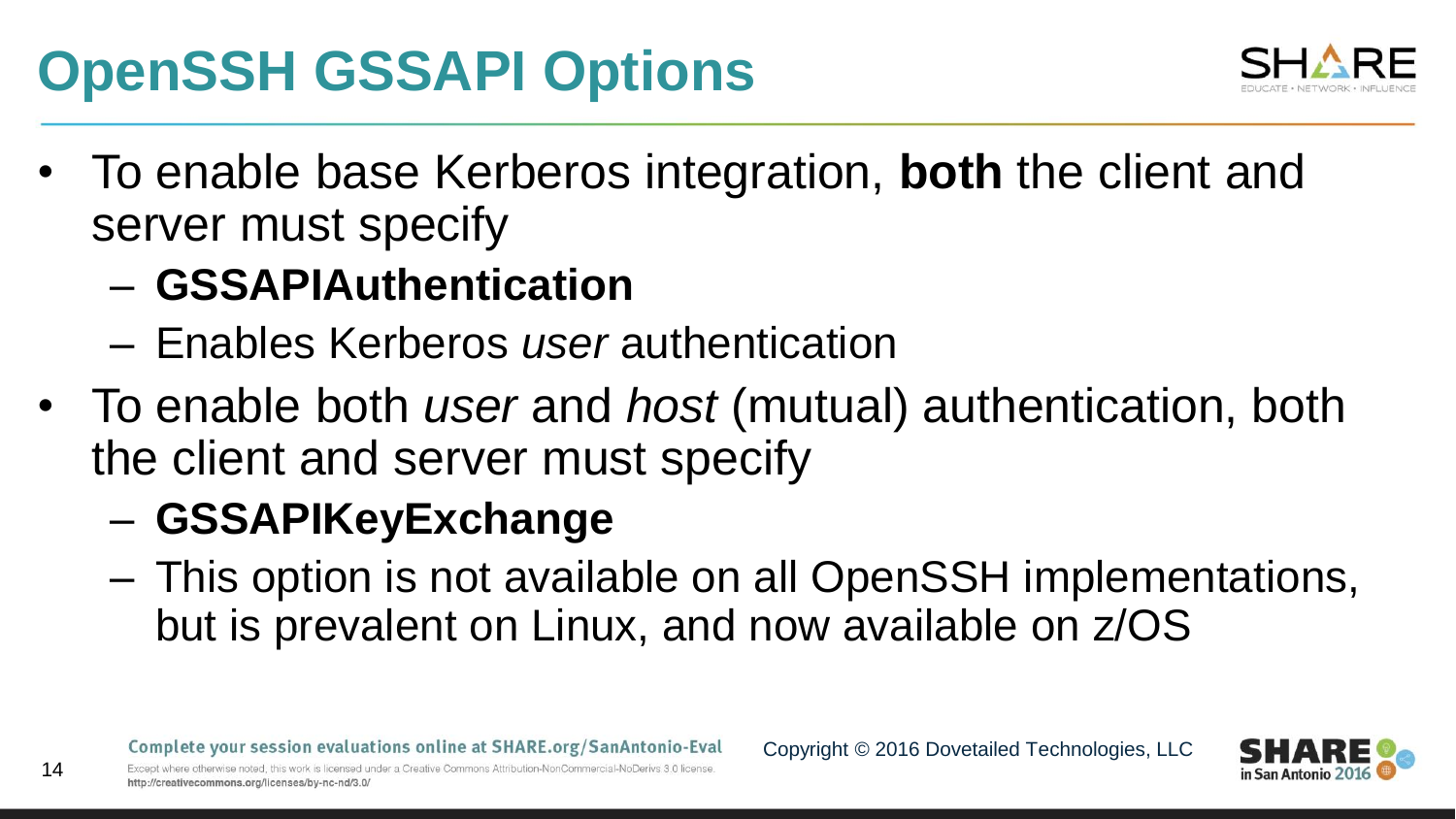## **OpenSSH GSSAPI Server Options**



### • **GSSAPICleanupCredentials**

– Specifies whether to automatically destroy user's credentials cache (the TGT) on logout

### • **GSSAPIStrictAcceptorCheck**

– Determines whether to be strict about the identity of the GSSAPI acceptor a client authenticates against. This facility is provided to assist with operation on multi homed machines

### • **GSSAPIStoreCredentialsOnRekey**

– Controls whether the user's GSSAPI credentials should be updated following a successful connection rekeying

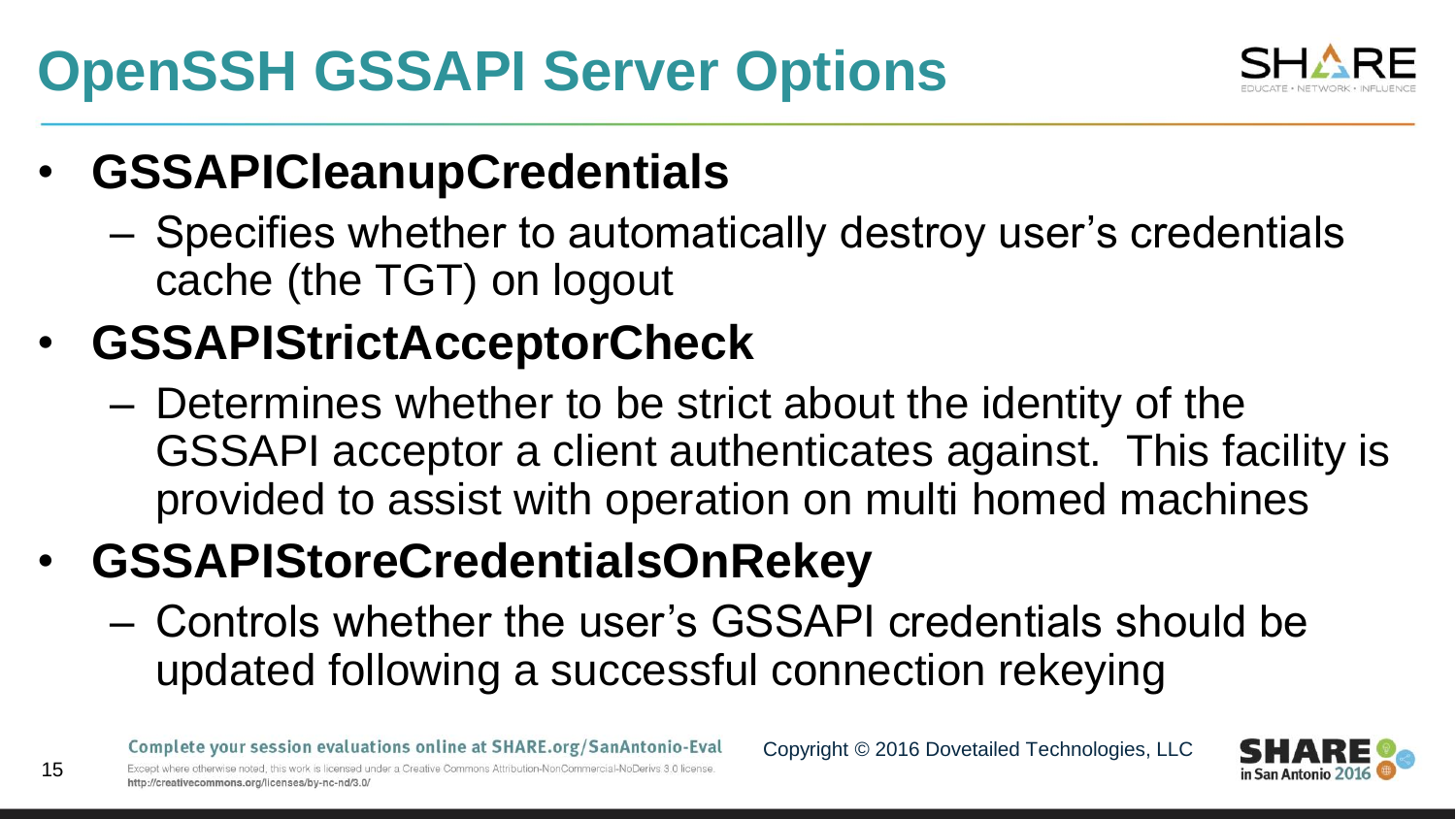# **OpenSSH GSSAPI Client Options**



### • **GSSAPIClientIdentity, GSSAPIServerIdentity**

– Explicitly specifies the client/server identity

### • **GSSAPIDelegateCredentials**

– Forward credentials (the TGT) to the server (Note: on z/OS, the default kinit returns a non-forwardable TGT. Use "kinit –f")

### • **GSSAPIRenewalForcesRekey**

– If set to "yes" then renewal of the client's GSSAPI credentials will force the rekeying of the ssh connection

### • **GSSAPITrustDns**

16

– Set to "yes" to indicate that the DNS is trusted to securely canonicalize the name of the host being connected to

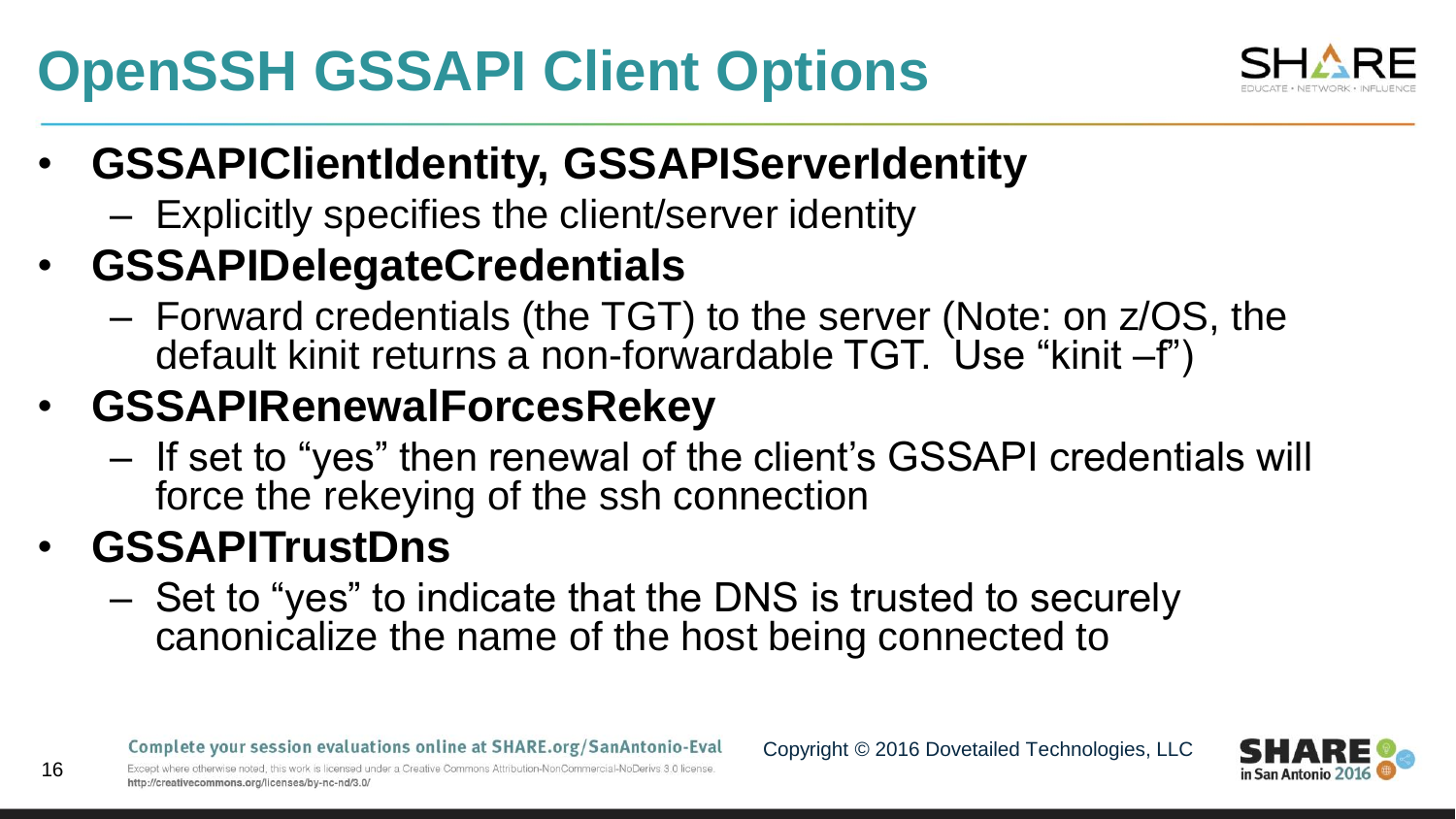### **Kerberized SSH**

17





#### Complete your session evaluations online at SHARE.org/SanAntonio-Eval



Except where otherwise noted, this work is licensed under a Creative Commons Attribution-NonCommercial-NoDerivs 3.0 license. http://creativecommons.org/licenses/by-nc-nd/3.0/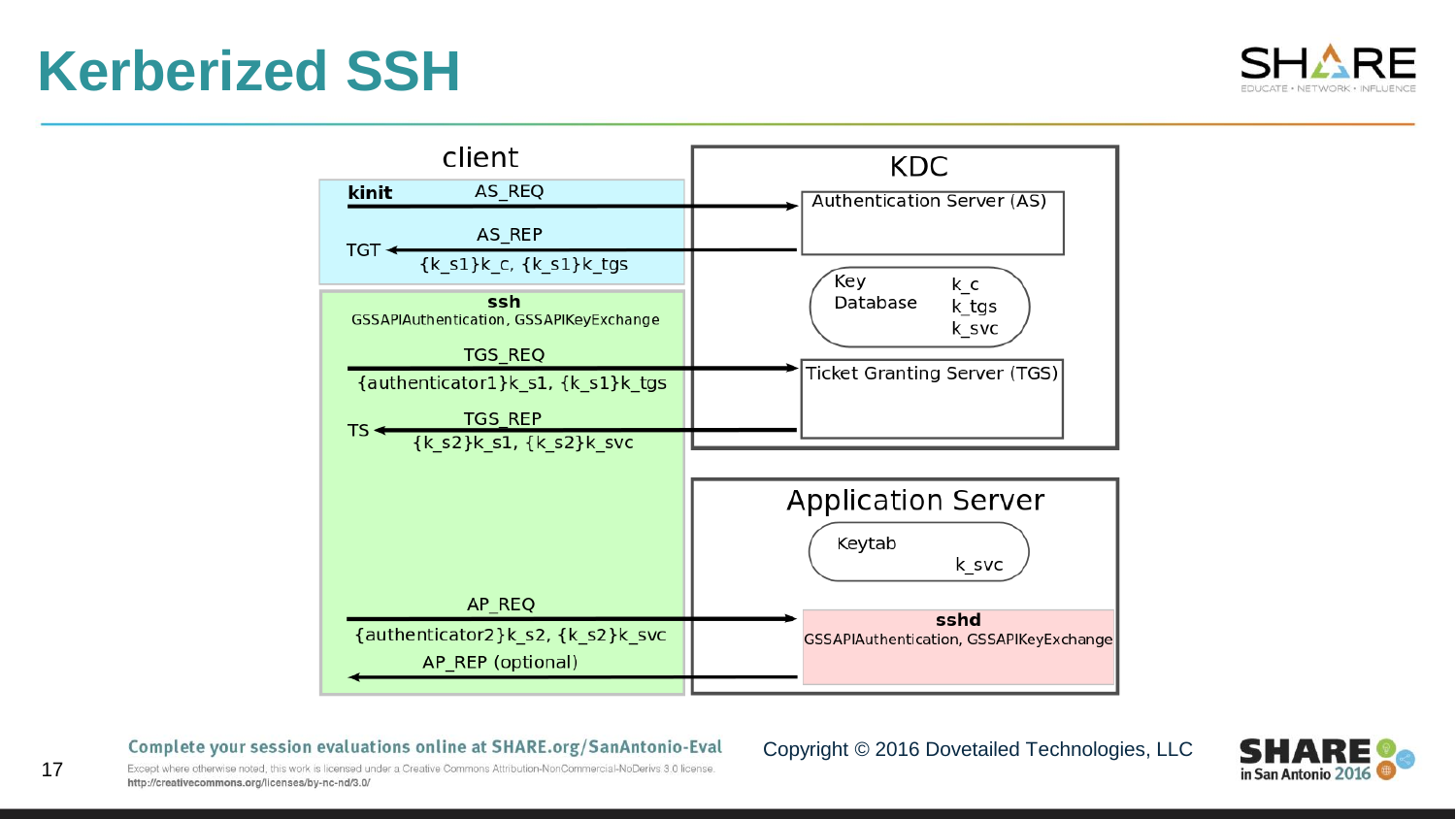### **Reality Check**



- If Kerberized SSH is so great, why isn't it everyone doing it?
- Historically, lack of widespread adoption due to:
	- Insufficient/incompatible crypto options
	- No z/OS solution
	- Lack of ubiquitous Windows SSH options
	- Complicated setup and administration

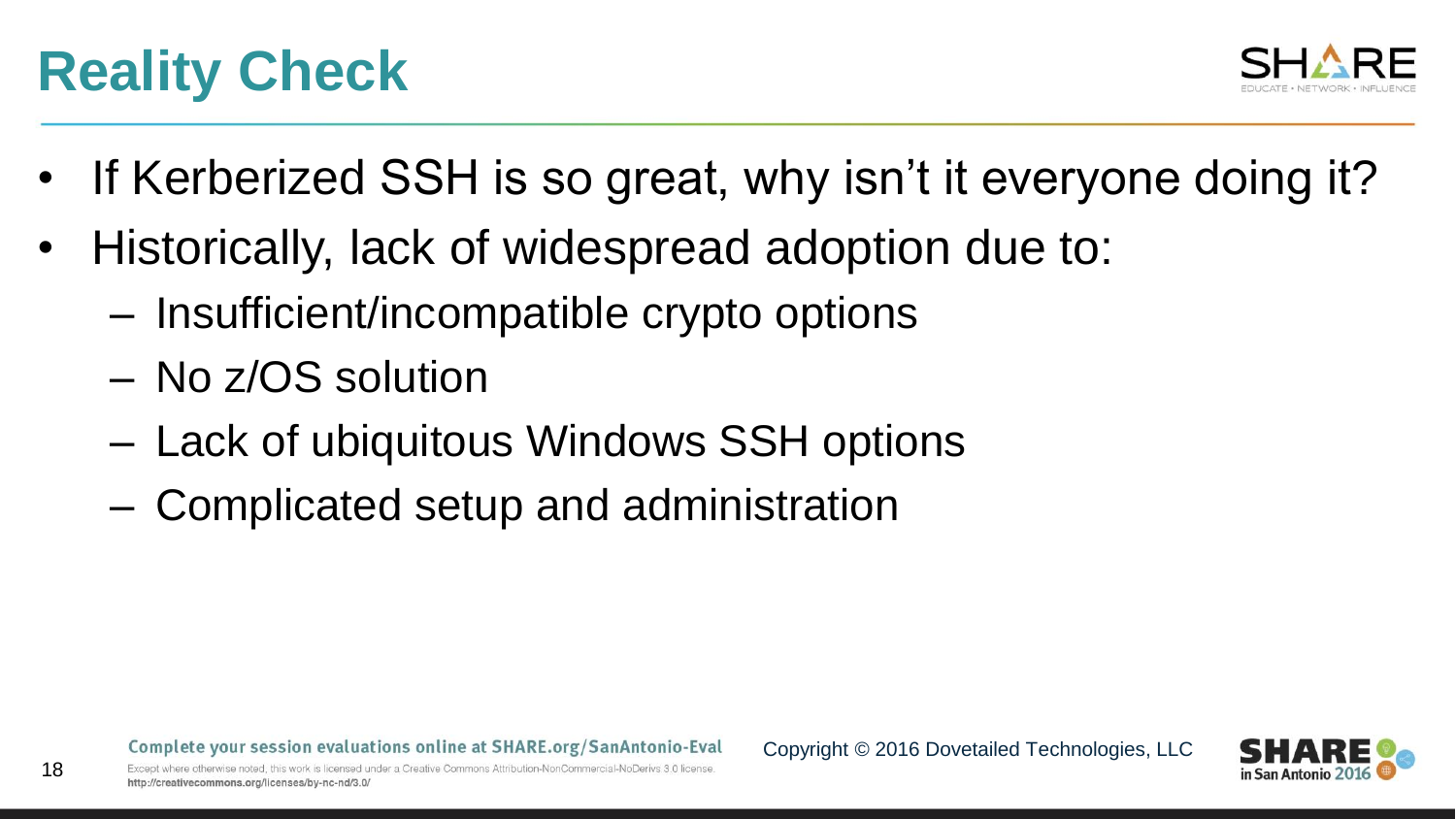## **Making Keberos Easier to Adopt**



- Crypto options have been upgraded across all platforms
	- aes256-cts-hmac-sha1-96
- IBM z/OS V2R2 OpenSSH PTF UA79909 (Dec 2015)
	- Fully integrates z/OS OpenSSH with IBM's Network Authentication Service (Kerberos)
- Microsoft (Yes, Microsoft)

- PowerShell will support OpenSSH client and server
- Complexity is reduced by Kerberos integration in Active Directory / Domain Controller
	- Domain Controller *is Kerberos*

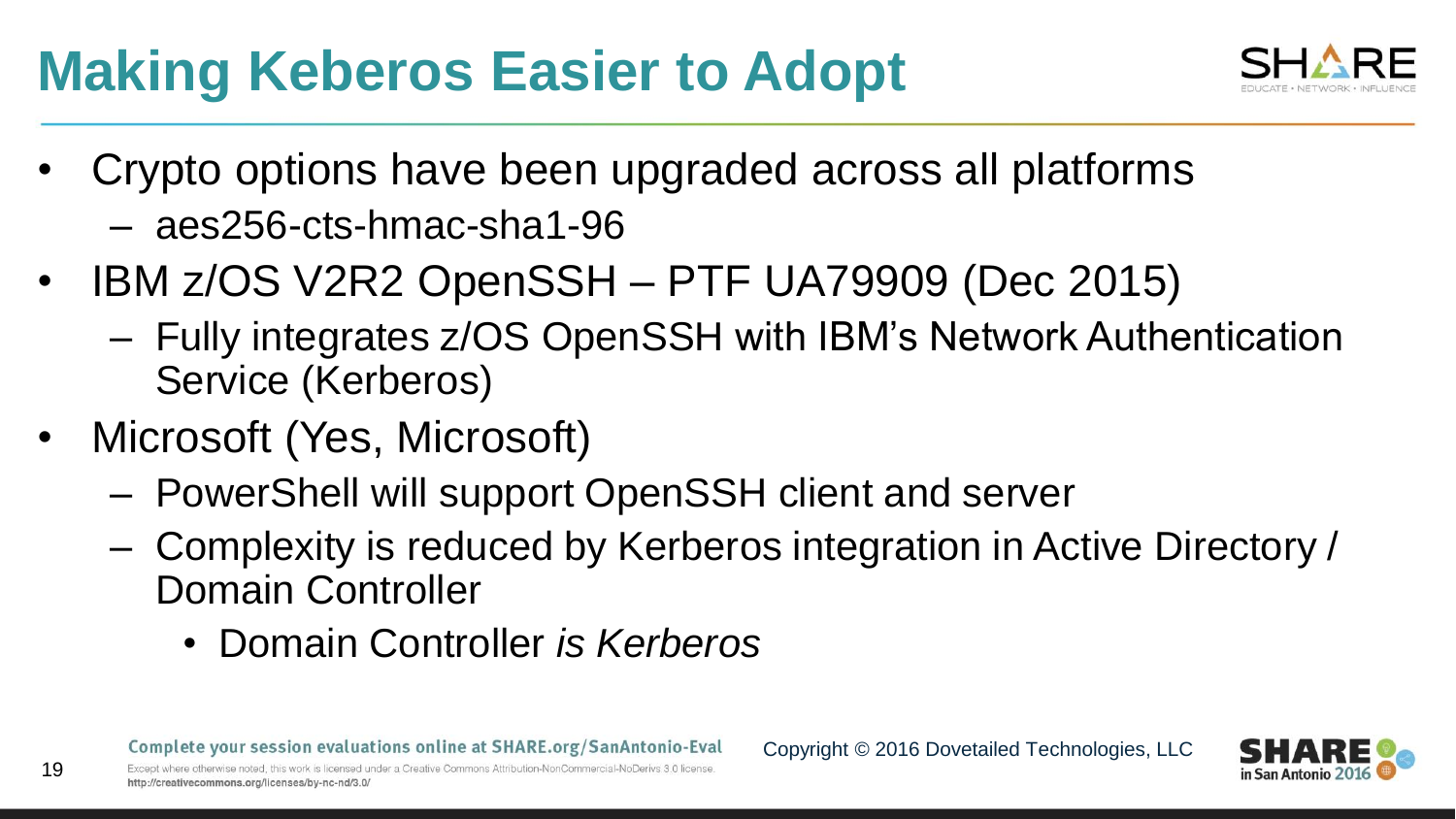### **Use Case Environment**





Complete your session evaluations online at SHARE.org/SanAntonio-Eval

Copyright © 2016 Dovetailed Technologies, LLC



Except where otherwise noted, this work is licensed under a Creative Commons Attribution-NonCommercial-NoDerivs 3.0 license. http://creativecommons.org/licenses/by-nc-nd/3.0/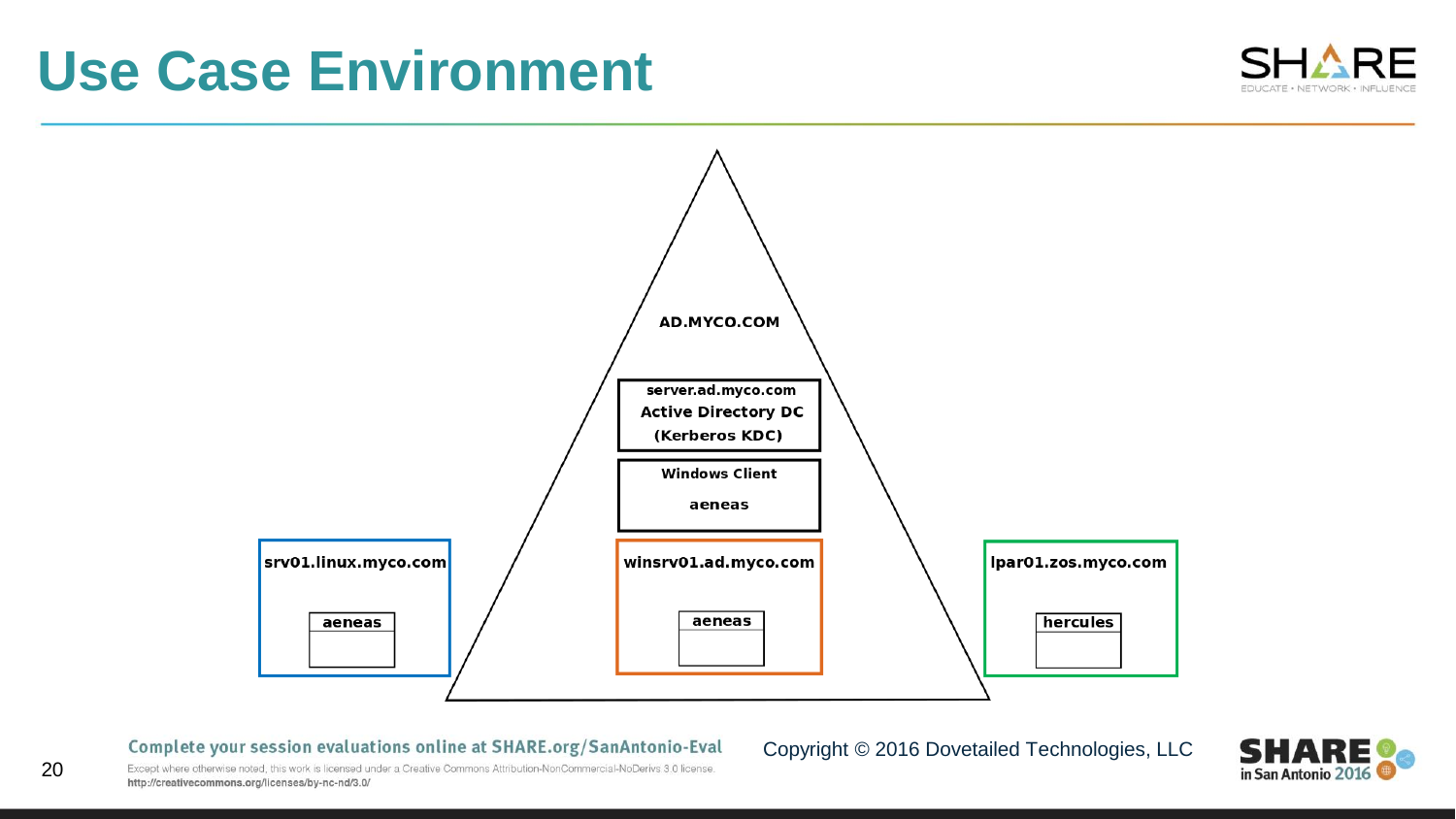### **Implementing Kerberized SSH**



- **Goal:** Enable OpenSSH in a Single Sign-On Corporate Environment with z/OS, Windows and Linux
- **Start with:** an existing Windows 2012 Server (Domain Controller)
	- Windows user **aeneas** (already Kerberized!)
	- Realm: AD.MYCO.COM
	- Key Distribution Center (KDC): server.ad.myco.com
- **Next:** Kerberize Windows SSH

### Reference: [http://dovetail.com/docs/ssh/kerberos\\_sso.pdf](http://dovetail.com/docs/ssh/kerberos_sso.pdf)

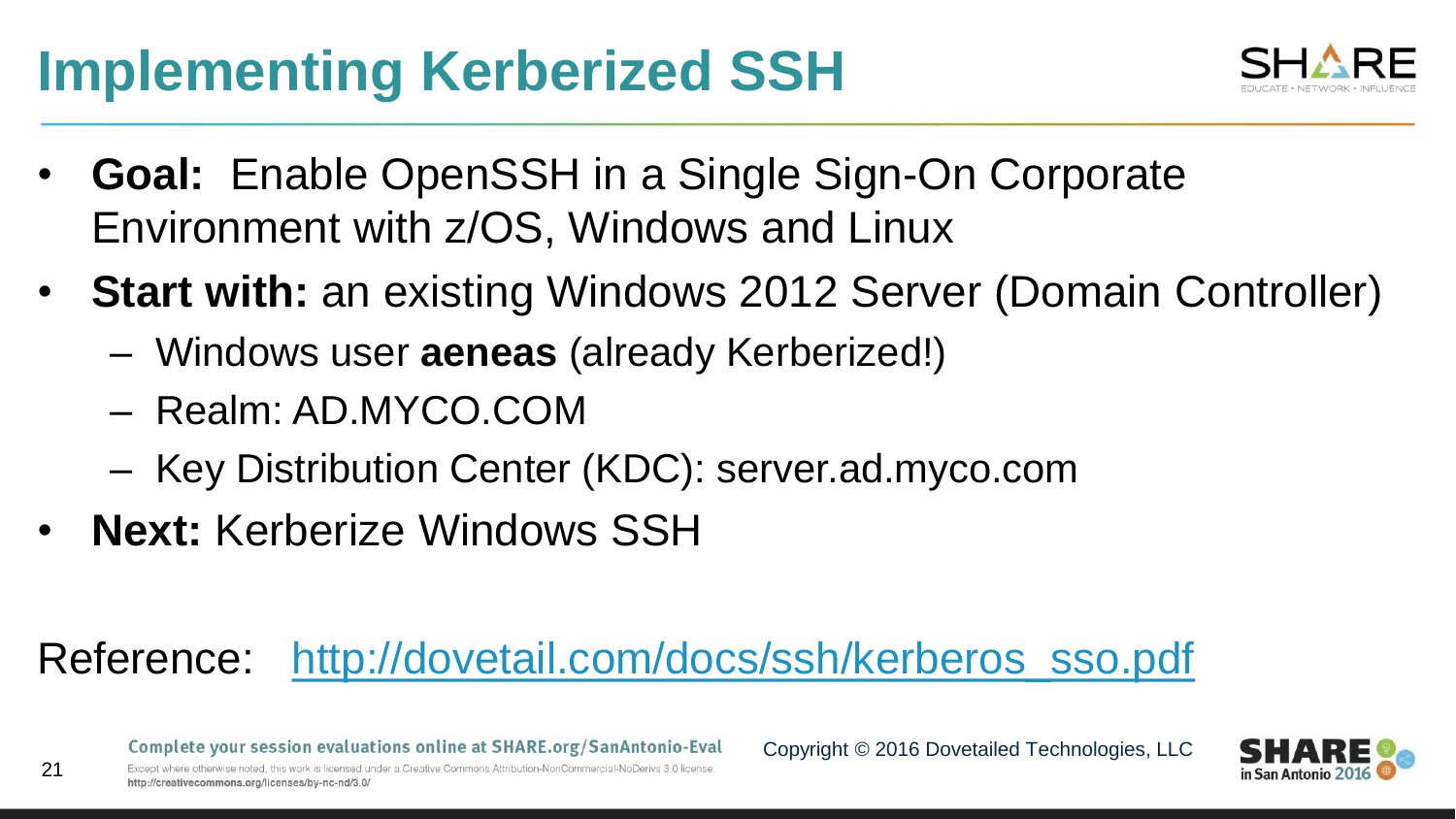### **Kerberize Windows SSH**



- **Install:** A Windows SSH server product
	- VanDyke Software VShell 4.1 Server with SSH2->Key Exchange enabled
	- PowerShell OpenSSH (when available)
- **Add:** Windows SSH clients
	- PuTTY 0.64 with KeyExchange: https://marcussundberg.com/putty/
	- VanDyke Software SecureFX 7.3.4
	- PowerShell OpenSSH (when available)
- **Next: Kerberize Linux OpenSSH**

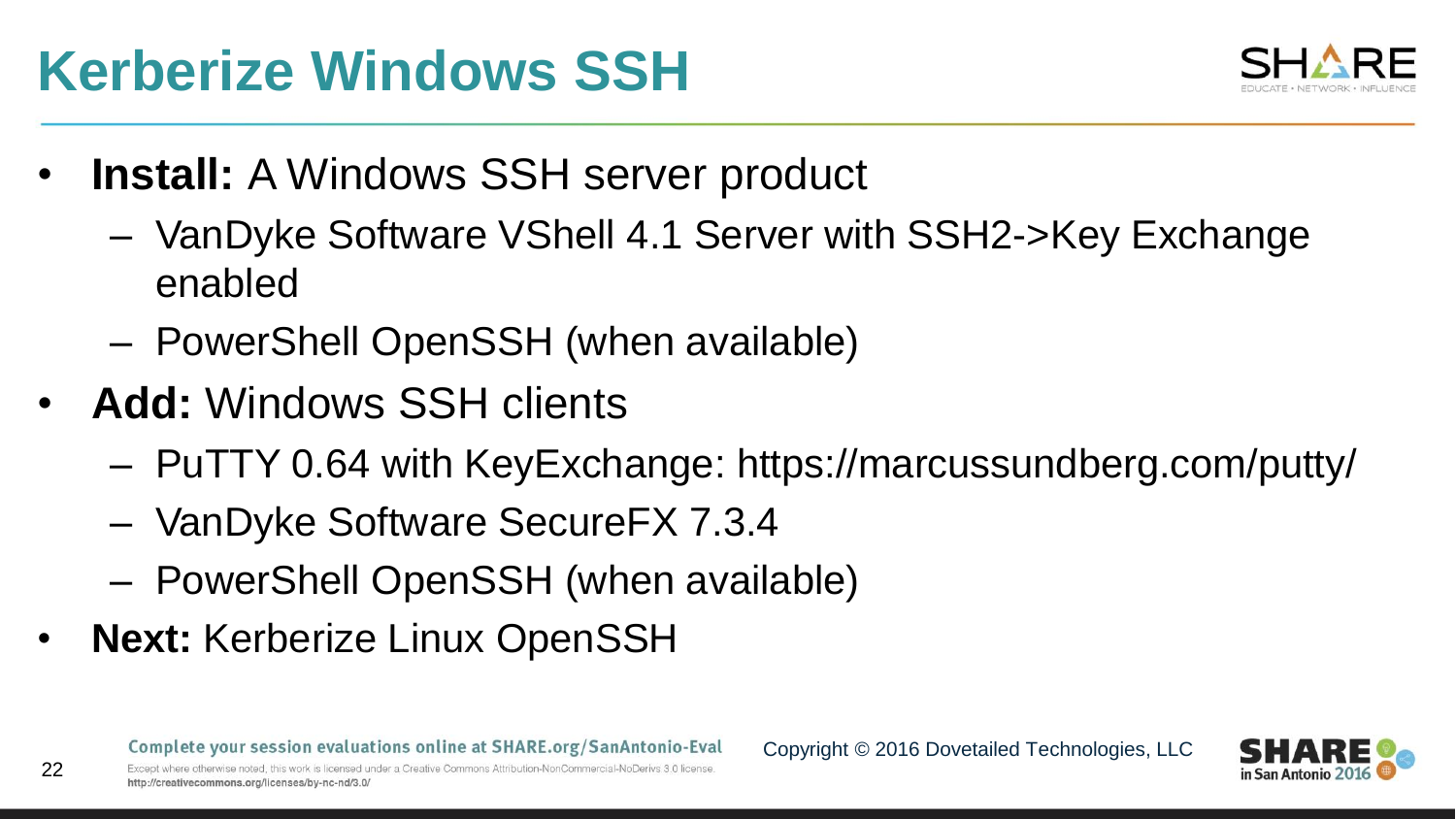## **Kerberize Linux OpenSSH**



- **Windows:** define service principal: host/srv01.linux.myco.com@AD.MYCO.COM
	- Create a new Windows user: **penguin -** Must explicitly select Kerberos AES encryption options
	- Create penguin.keytab using **ktpass** command and transfer to Linux server ktpass princ host/srv01.linux.myco.com@AD.MYCO.COM mapuser ad\penguin -crypto all -pass password -ptype KRB5 NT PRINCIPAL out penguin.keytab
- **Linux:**

23

- Install Kerberos Client and update /etc/krb5.conf with the default realm name and Windows KDC
- Merge penguin.keytab with /etc/krb5.keytab using **ktutil**

Update /etc/ssh/**ssh\_config** Update /etc/ssh/**sshd\_config**

GSSAPIAuthentication yes GSSAPIKeyExchange yes GSSAPIDelegateCredentials yes GSSAPIAuthentication yes GSSAPIKeyExchange yes GSSAPICleanupCredentials yes

**Next: Kerberize z/OS OpenSSH** 

Complete your session evaluations online at SHARE.org/SanAntonio-Eval



Except where otherwise noted this work is licensed under a Creative Commons Attribution-NonCommercial-NoDerivs 3.0 license http://creativecommons.org/licenses/by-nc-nd/3.0/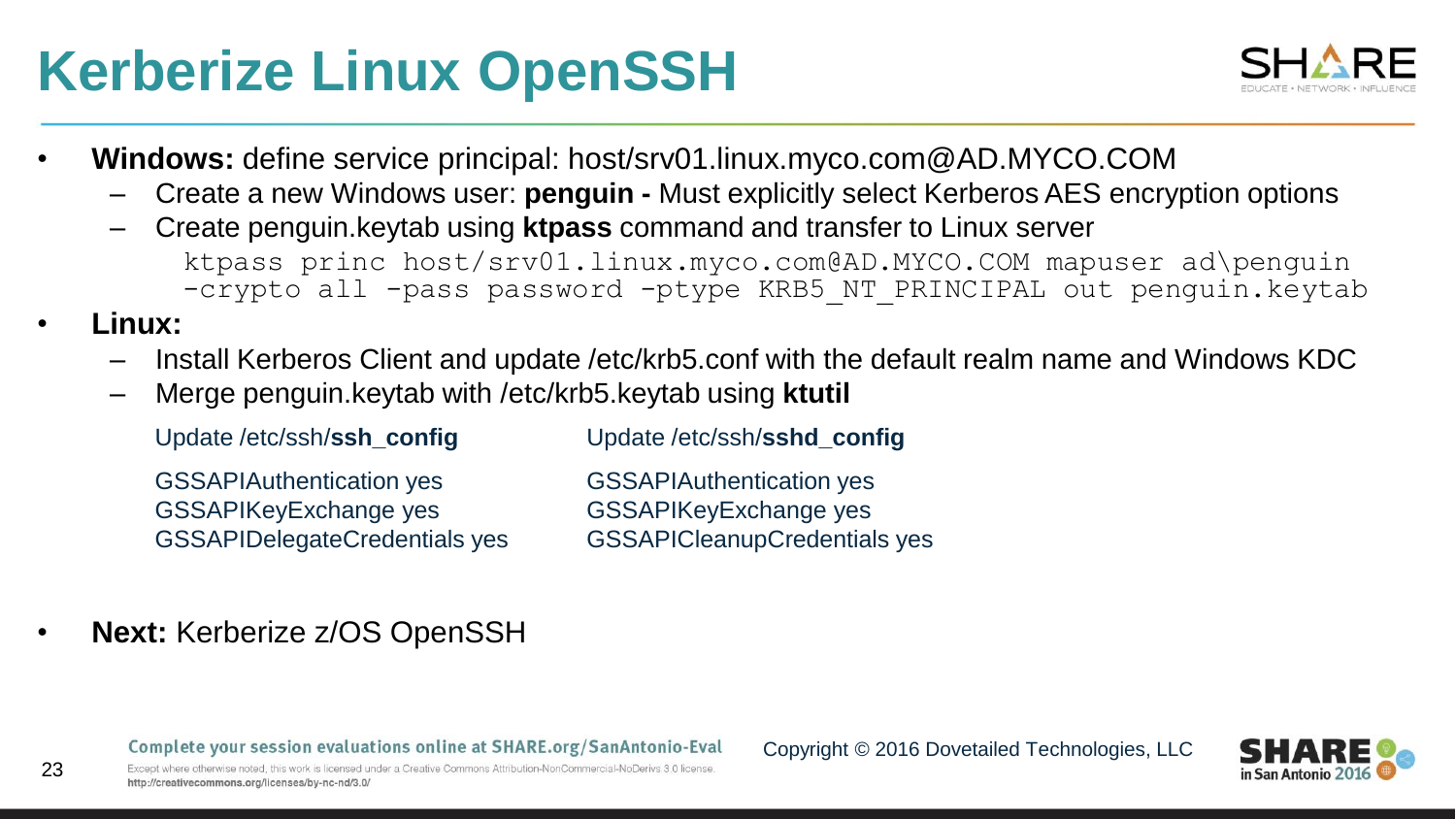### **Kerberize z/OS OpenSSH**



- **Windows:** define service principal: host/lpar01.zos.myco.com@AD.MYCO.COM
	- Create a new Windows user: **zos -** Must explicitly select Kerberos AES encryption options
	- Create zos.keytab using **ktpass** command and transfer (in binary) to z/OS ktpass princ host/lpar01.zos.myco.com@AD.MYCO.COM mapuser ad\zos -crypto all -pass password -ptype KRB5 NT PRINCIPAL out zos.keytab
- **z/OS:**

24

- Create /etc/skrb/krb5.conf defining the default realm name and Windows KDC
- Merge zos.keytab with /etc/skrb/krb5.keytab using **keytab**

| Update/etc/ssh/ssh_config       | Update/etc/ssh/sshd_config        |
|---------------------------------|-----------------------------------|
| <b>GSSAPIAuthentication yes</b> | <b>GSSAPIAuthentication yes</b>   |
| <b>GSSAPIKeyExchange yes</b>    | <b>GSSAPIKeyExchange yes</b>      |
| GSSAPIDelegateCredentials yes   | <b>GSSAPICleanupCredentials y</b> |

**ide ves** GSSAPICleanupCredentials yes

Map incoming principal to SAF user:

RDEFINE KERBLINK /.../AD.MYCO.COM/aeneas APPLDATA('hercules')

• **Next: Review and Test**

Complete your session evaluations online at SHARE.org/SanAntonio-Eval

Except where otherwise noted, this work is licensed under a Creative Commons Attribution-NonCommercial-NoDeriys 3.0 license http://creativecommons.org/licenses/by-nc-nd/3.0/

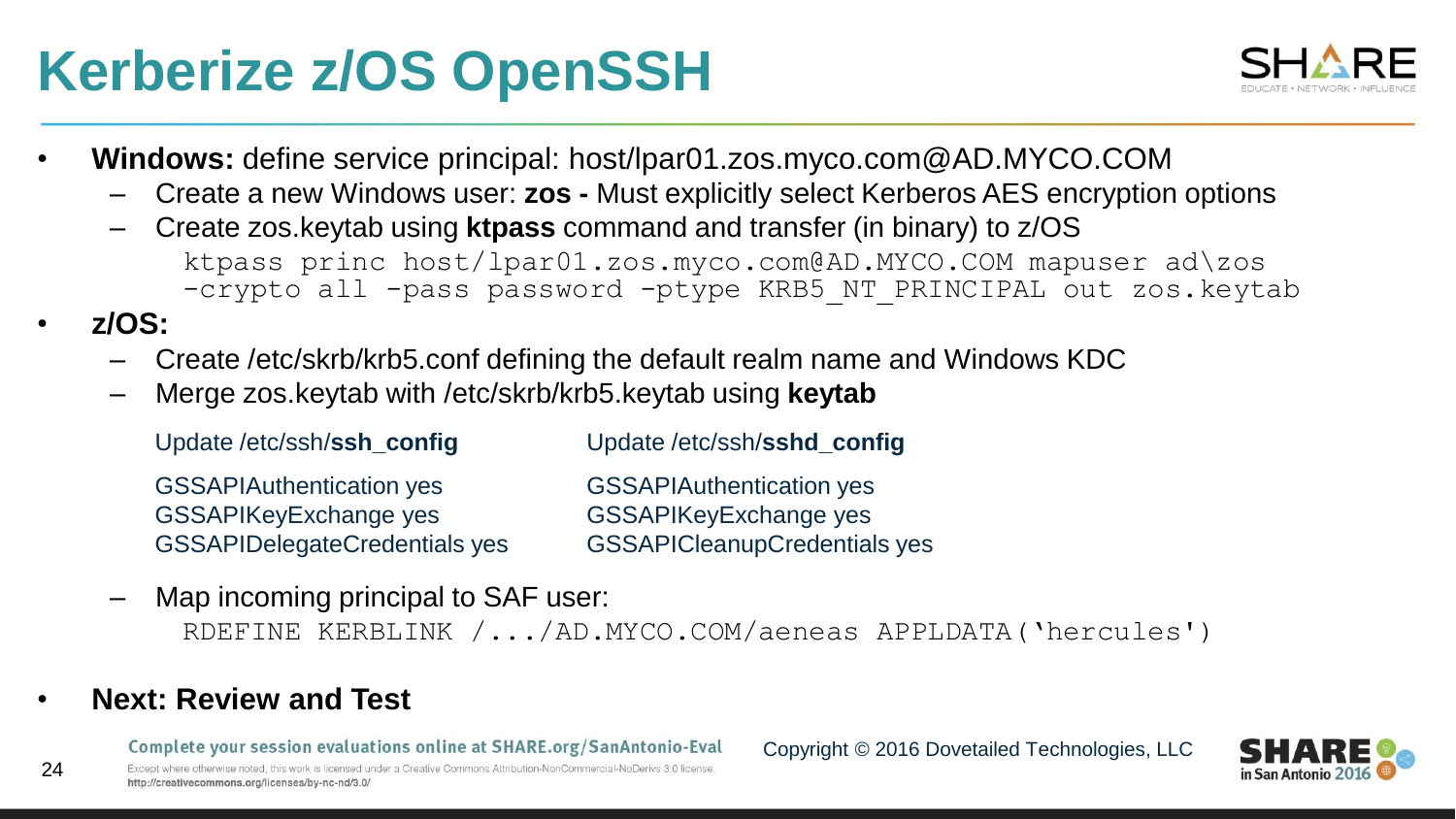### **Linux and z/OS krb5.conf**



#### **[libdefaults]**

```
default_realm = AD.MYCO.COM
default_tkt_enctypes = aes256-cts-hmac-sha1-96
default_tgs_enctypes = aes256-cts-hmac-sha1-96
permitted_enctypes = aes256-cts-hmac-sha1-96
# Specify the following on z/OS only
# kdc use tcp = 1
```
**[realms]**

25

```
AD.MYCO.COM = {
       kdc = server.ad.myco.com:88
       admin_server = server.ad.myco.com:749
}
```
**[domain\_realm]**

```
.ad.myco.com = AD.MYCO.COM
ad.myco.com = AD.MYCO.COM
.linux.myco.com = AD.MYCO.COM
linux.myco.com = AD.MYCO.COM
.zos.myco.com = AD.MYCO.COM
zos.myco.com = AD.MYCO.COM
```
Complete your session evaluations online at SHARE.org/SanAntonio-Eval

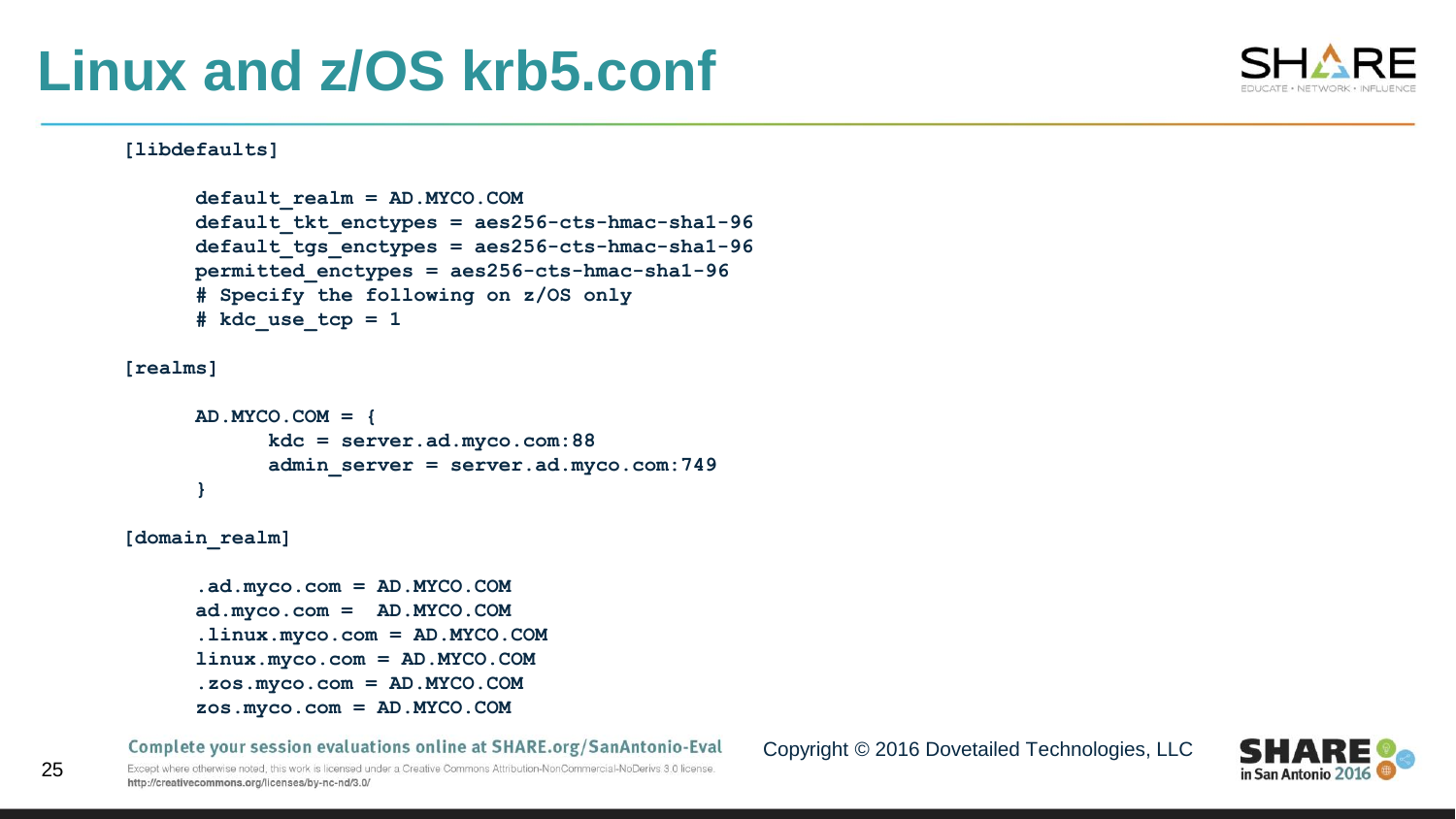### **Test SSH connections**



**// Starting from a Windows client // Kerberos TGT obtained automatically during Windows logon (PuTTY to srv01.linux.myco.com) Login as: aeneus**

**// Linux // TGT has been forwarded, so no kinit needed aeneas@srv01:\$~ ssh hercules@lpar01.zos.myco.com**

**// z/OS /home/hercules> ssh aeneas@winsrv01.ad.myco.com**

**// Windows Server Microsoft Windows [Version 6.3.9600] (c) 2013 Microsoft Corporation. All rights reserved. C:\Users\aeneas**

Complete your session evaluations online at SHARE.org/SanAntonio-Eval Except where otherwise noted, this work is licensed under a Creative Commons Attribution-NonCommercial-NoDeriys 3.0 license http://creativecommons.org/licenses/by-nc-nd/3.0/

26

Copyright © 2016 Dovetailed Technologies, LLC

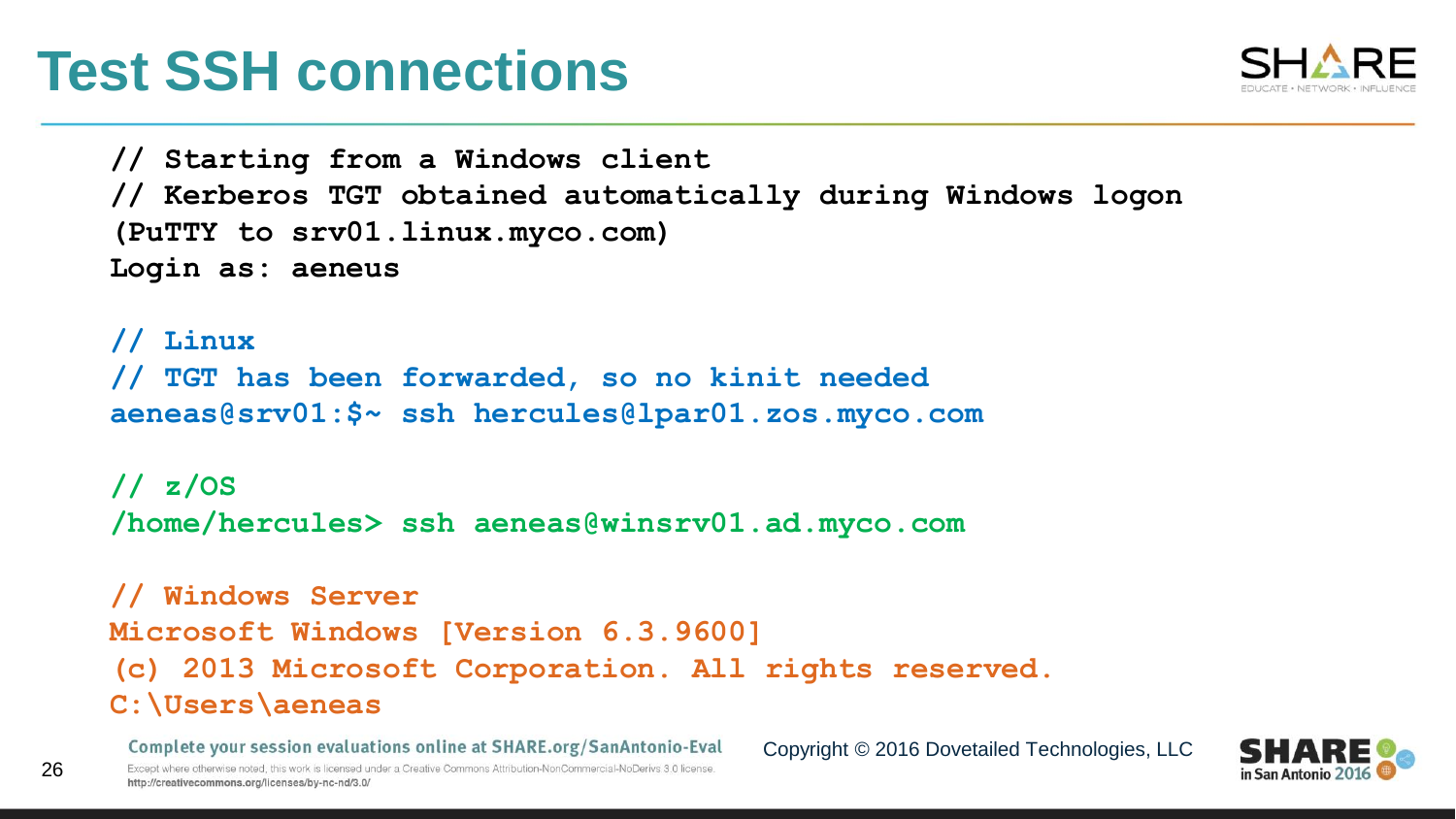### **OpenSSH GSSAPI Client Output**



**aeneas@srv01:\$~ ssh –vv hercules@lpar01.zos.myco.com**

#### **(ssh)**

- debug1: Offering GSSAPI proposal: gss-gex-sha1-toWM5SIw5Ew8Mgkay+al2g==,...
- debug1: SSH2\_MSG\_KEXINIT received
- debug2: kex\_parse\_kexinit: gss-gex-sha1-toWM5Slw5Ew8Mqkay+al2g==,…
- debug2: kex\_parse\_kexinit: ssh-rsa,ssh-dss,null
- debug1: Doing group exchange
- debug1: Calling gss\_init\_sec\_context
- debug1: Received GSSAPI\_COMPLETE
- debug1: Delegating credentials
- debug1: Authentications that can continue: publickey,gssapi-keyex,gssapi-with-mic,password
- debug1: Next authentication method: gssapi-keyex
- debug2: we sent a gssapi-keyex packet, wait for reply
- debug1: Authentication succeeded (gssapi-keyex).

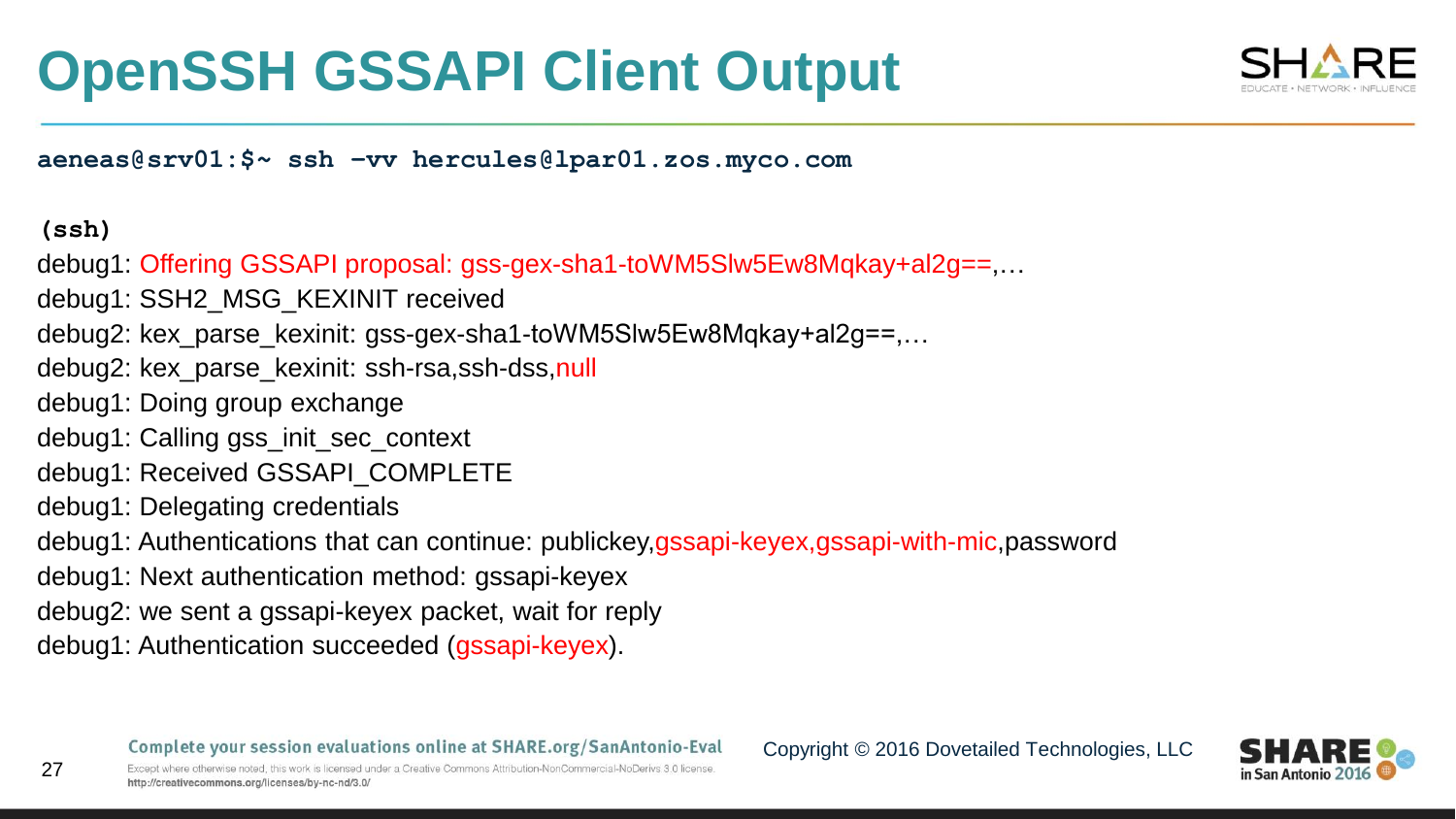

**(sshd)**

28

debug2: kexgss\_server: Identifying gss-gex-sha1-toWM5Slw5Ew8Mqkay+al2g== [preauth]

debug2: kexgss\_server: Acquiring credentials [preauth]

debug1: Doing group exchange [preauth]

debug1: Received some client credentials

debug1: userauth-request for user hercules service ssh-connection method gssapi-keyex [preauth]

debug2: input\_userauth\_request: try method gssapi-keyex [preauth]

Authorized to hercules, krb5 principal "aeneas@AD.MYCO.COM"

Complete your session evaluations online at SHARE.org/SanAntonio-Eval

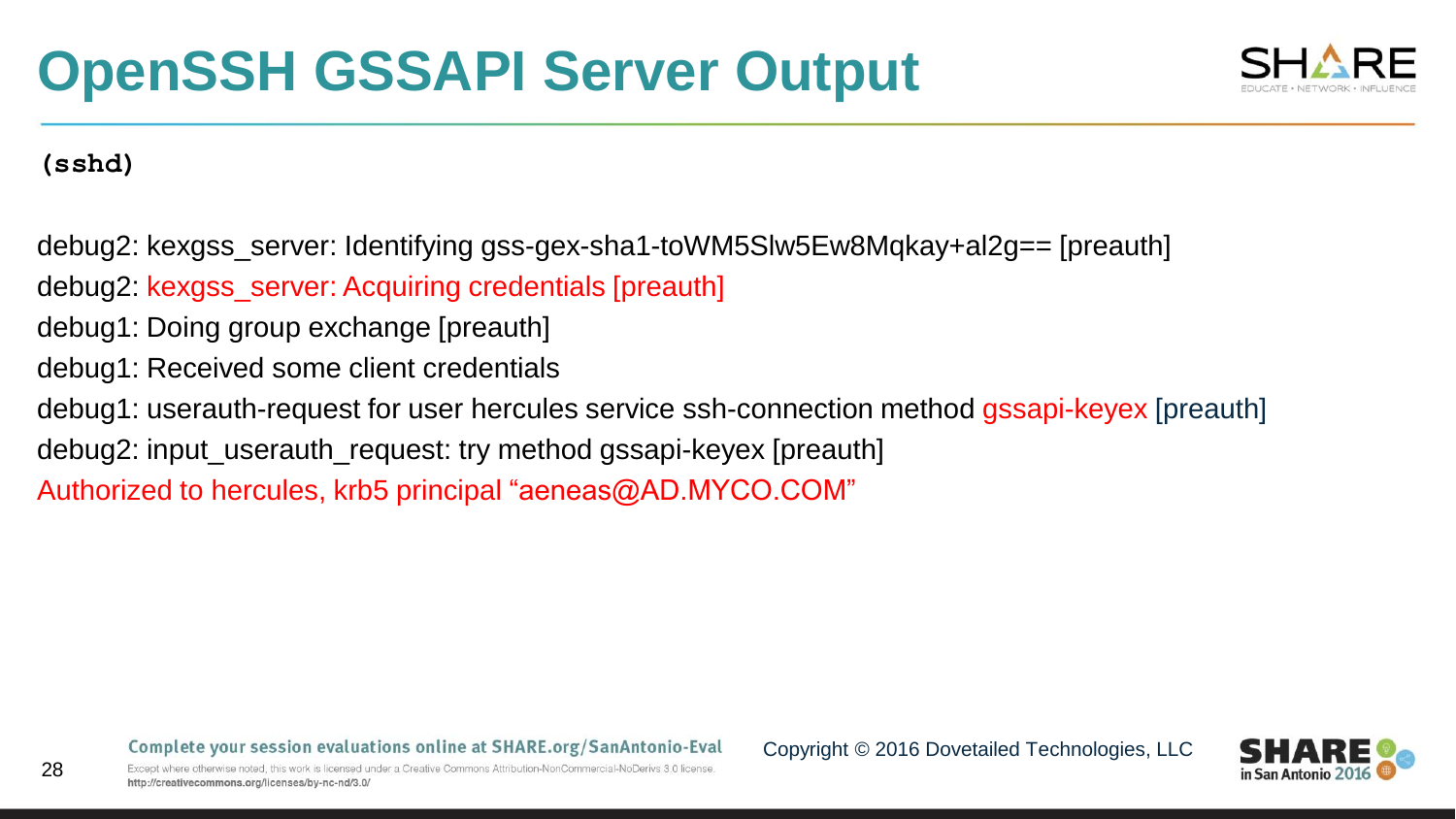### **From SSH Keys…**





#### Complete your session evaluations online at SHARE.org/SanAntonio-Eval

#### Copyright © 2016 Dovetailed Technologies, LLC



Except where otherwise noted, this work is licensed under a Creative Commons Attribution-NonCommercial-NoDerivs 3.0 license. http://creativecommons.org/licenses/by-nc-nd/3.0/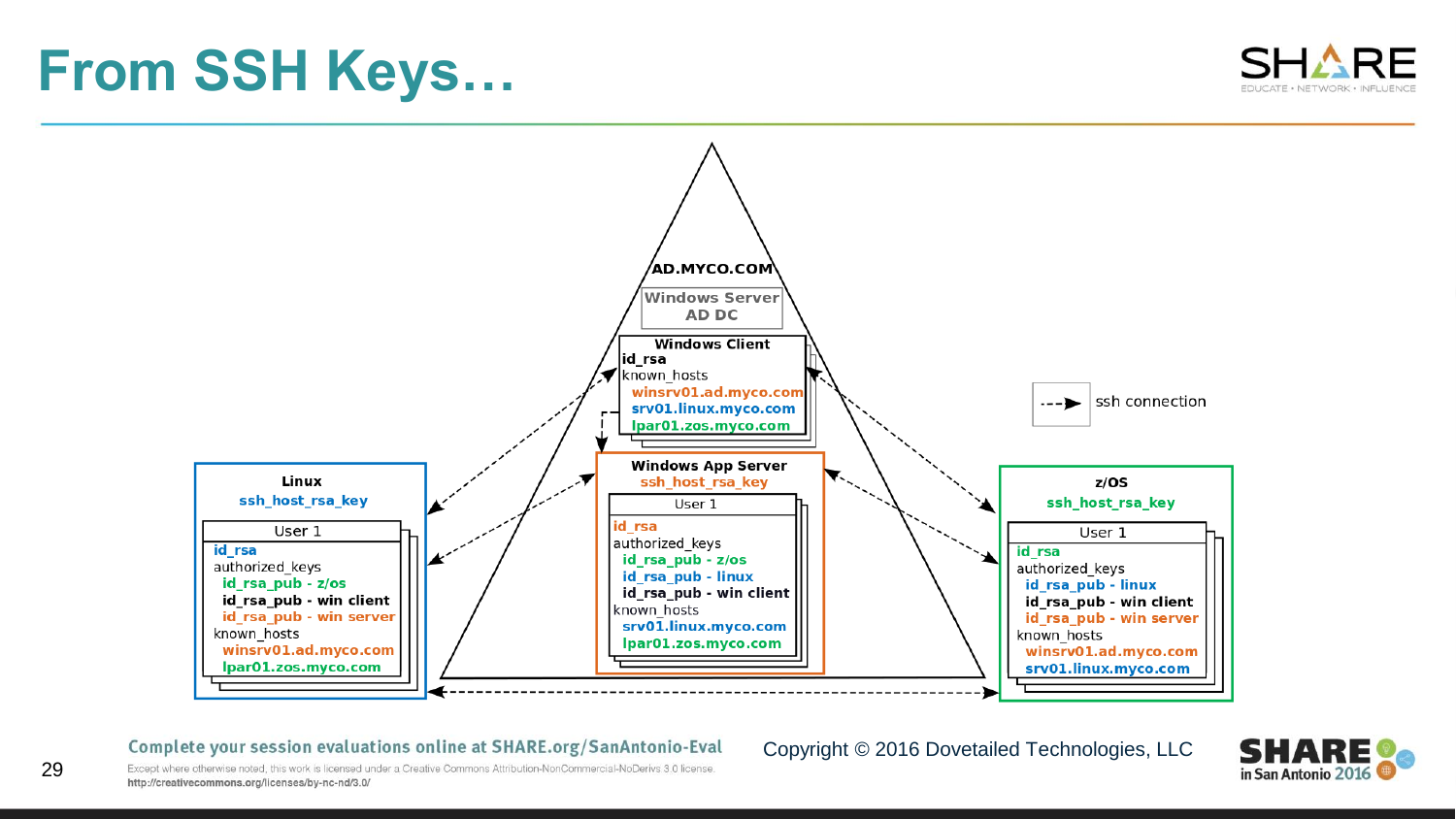### **… To Kerberized SSH!**





#### Complete your session evaluations online at SHARE.org/SanAntonio-Eval

#### Copyright © 2016 Dovetailed Technologies, LLC



Except where otherwise noted, this work is licensed under a Creative Commons Attribution-NonCommercial-NoDerivs 3.0 license. http://creativecommons.org/licenses/by-nc-nd/3.0/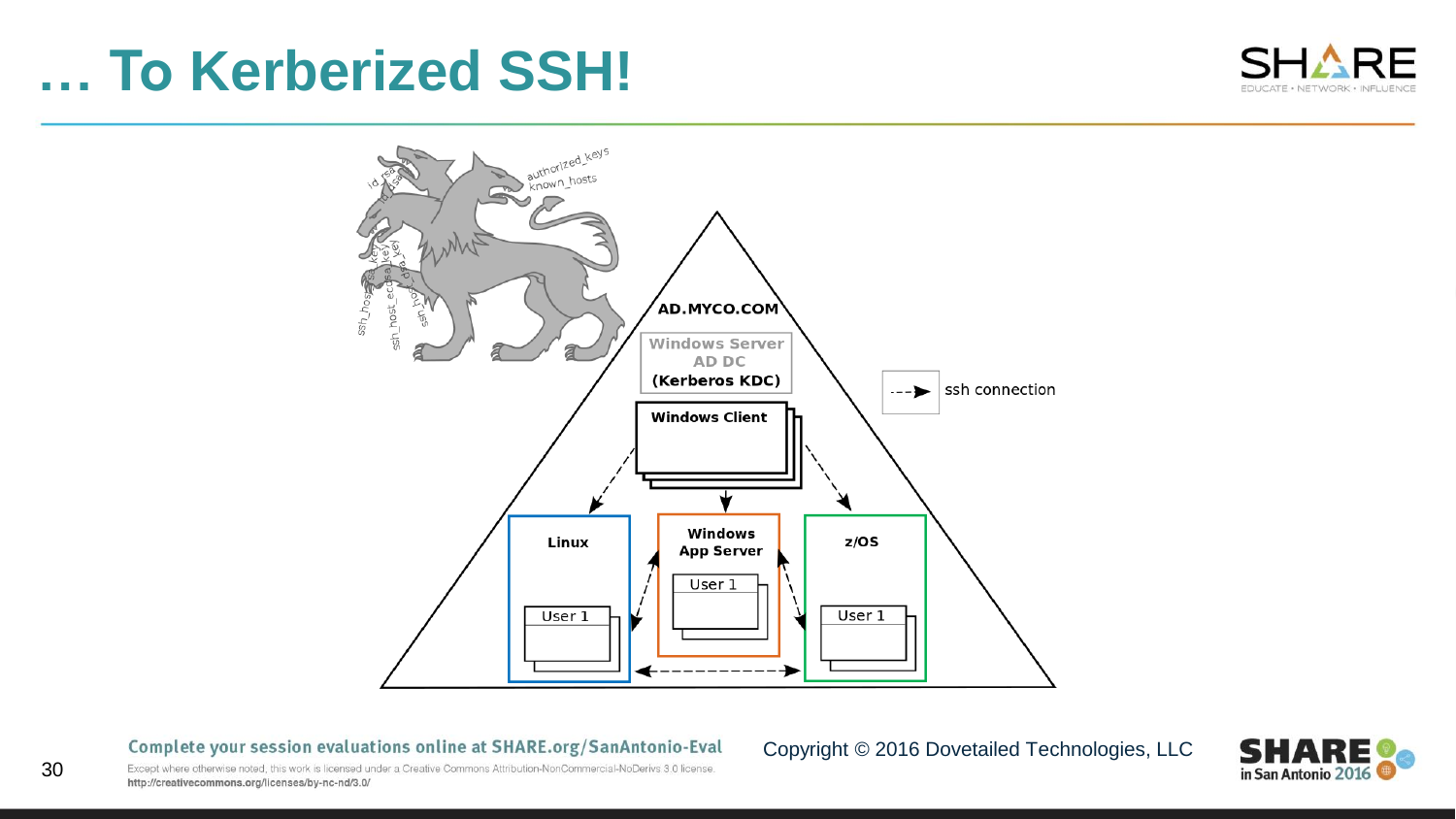### **Are We Done Yet?**



- For many environments, a single Windows Realm solution is fine
	- GSSAPIAuthentication=yes -> Eliminates need for ssh **user** keys
	- GSSAPIKeyExchange=yes -> Eliminates need for ssh **host** keys
	- GSSAPIDelegateCredentials=yes -> SSO interactive ssh sessions all across the enterprise
	- Windows password is required for initial kinit
- What about z/OS batch jobs where interactive passwords can't be entered?
	- Kerberos **user** keytab files can be used to eliminate interactive password entry
		- Automatically expire when Windows password changes
	- Under z/OS, SAF principals can *transparently* authenticate against the local SKRBKDC using **kinit –s** (no password required)
		- Eliminates the need to use Windows passwords on z/OS (via kinit)
		- Requires a local z/OS Realm
		- Cross Realm Authentication with the Windows DC
		- See [http://dovetail.com/docs/ssh/kerberos\\_sso.pdf](http://dovetail.com/docs/ssh/kerberos_sso.pdf) for complete configuration details